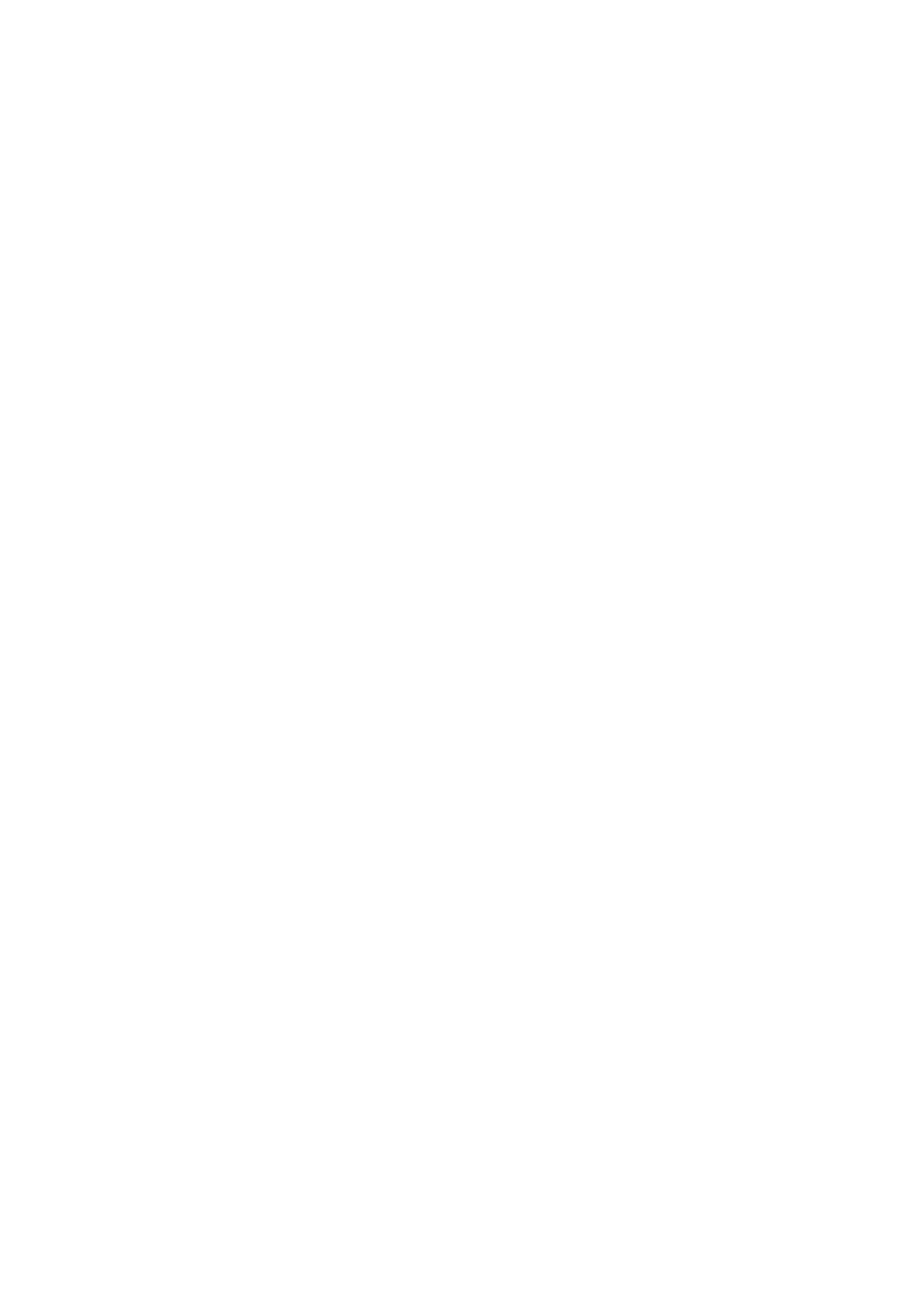## **OTOROHANGA DISTRICT COUNCIL**

15 March 2016

Notice is hereby given that an ordinary meeting of the Otorohanga District Council will be held in the Council Chambers, 17 Maniapoto Street, Otorohanga on Tuesday 15 March 2016 commencing at 10am.

8 March 2016

**DC Clibbery CHIEF EXECUTIVE**

# **AGENDA**

### **ORDER OF BUSINESS:**

| <b>ITEM</b>           | <b>PRECIS</b>                                           | <b>PAGE</b> |
|-----------------------|---------------------------------------------------------|-------------|
|                       |                                                         |             |
| <b>PRESENT</b>        |                                                         |             |
| IN ATTENDANCE         |                                                         |             |
| <b>APOLOGIES</b>      |                                                         |             |
| <b>OPENING PRAYER</b> |                                                         |             |
|                       | <b>ITEMS TO BE CONSIDERED IN GENERAL BUSINESS</b>       |             |
|                       | CONFIRMATION OF MINUTES - 16 FEBRUARY 2016              |             |
| <b>REPORTS</b>        |                                                         |             |
| <b>ITEM 282</b>       | RATA UPDATE REPORT                                      |             |
| <b>ITEM 283</b>       | STOCK UNDERPASS POLICY ADJUSTMENT                       | 6           |
| <b>ITEM 284</b>       | ROAD LEGALISATION PART BAYLEY ROAD SO 49517 & SO 49518  | 14          |
| <b>ITEM 285</b>       | OTOROHANGA DISTRICT DEVELOPMENT BOARD REPORT - FEB 2016 | 19          |
| ITEM 286              | ODC MATTERS REFERRED FROM 16 FEBRUARY 2016              | 23          |
| <b>GENERAL</b>        |                                                         | 23          |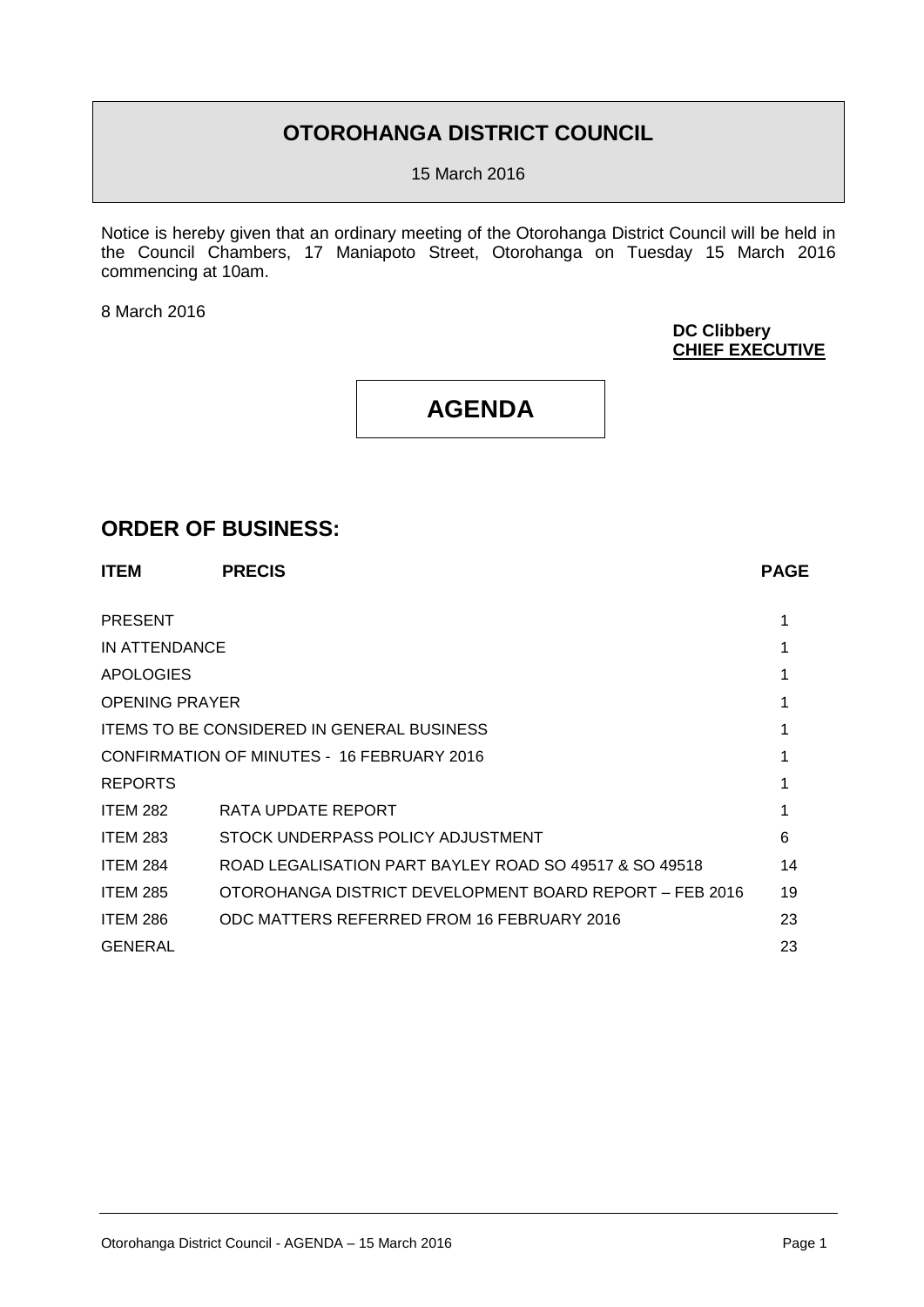#### **PRESENT**

**IN ATTENDANCE**

**APOLOGIES**

**ITEMS TO BE CONSIDERED IN GENERAL BUSINESS**

**CONFIRMATION OF MINUTES – 16 February 2016**

**REPORTS**

**ITEM 282: RATA UPDATE REPORT**

**To: His Worship the Mayor & Councillors Otorohanga District Council**

**From: Roading Manager**

**Date: 15th March 2016**

#### **Relevant Community Outcomes**

- The Otorohanga District is a safe place to live
- Ensure services and facilities meet the needs of the Community
- Manage the natural and physical environment in a sustainable manner

#### **Executive Summary**

The Waikato Road Asset Technical Accord (RATA) is a current Mayoral Forum project overseen by the Local Authority Shared Services (LASS), a Council Controlled Organisation owned by 12 councils in the Waikato Region. LASS was set up as a vehicle to procure shared services for the shareholder councils. RATA provides strategic asset management support to all participating local authorities. To the end of December 2015 RATA has enabled demonstrable savings to the region of over \$348,000 through improved strategic asset management processes.

The project was scheduled to end on 30 June 2016. The LASS Board and Mayoral Forum have decided that due to the successful achievements by RATA, it should be made a permanent unit to provide ongoing strategic asset management support and advice to participating councils.

The current proposal is that Waipa District Council provide a RATA business unit to enable RATA services to be provided to participating councils via a contract between Waipa DC and LASS. A multi-party funding agreement will then be in place between LASS and each participating Council to receive the RATA services.

Dawn Inglis (current RATA Project Director) and Robert Brodnax (or Andrew McKillop) will be attending the meeting to present on this item.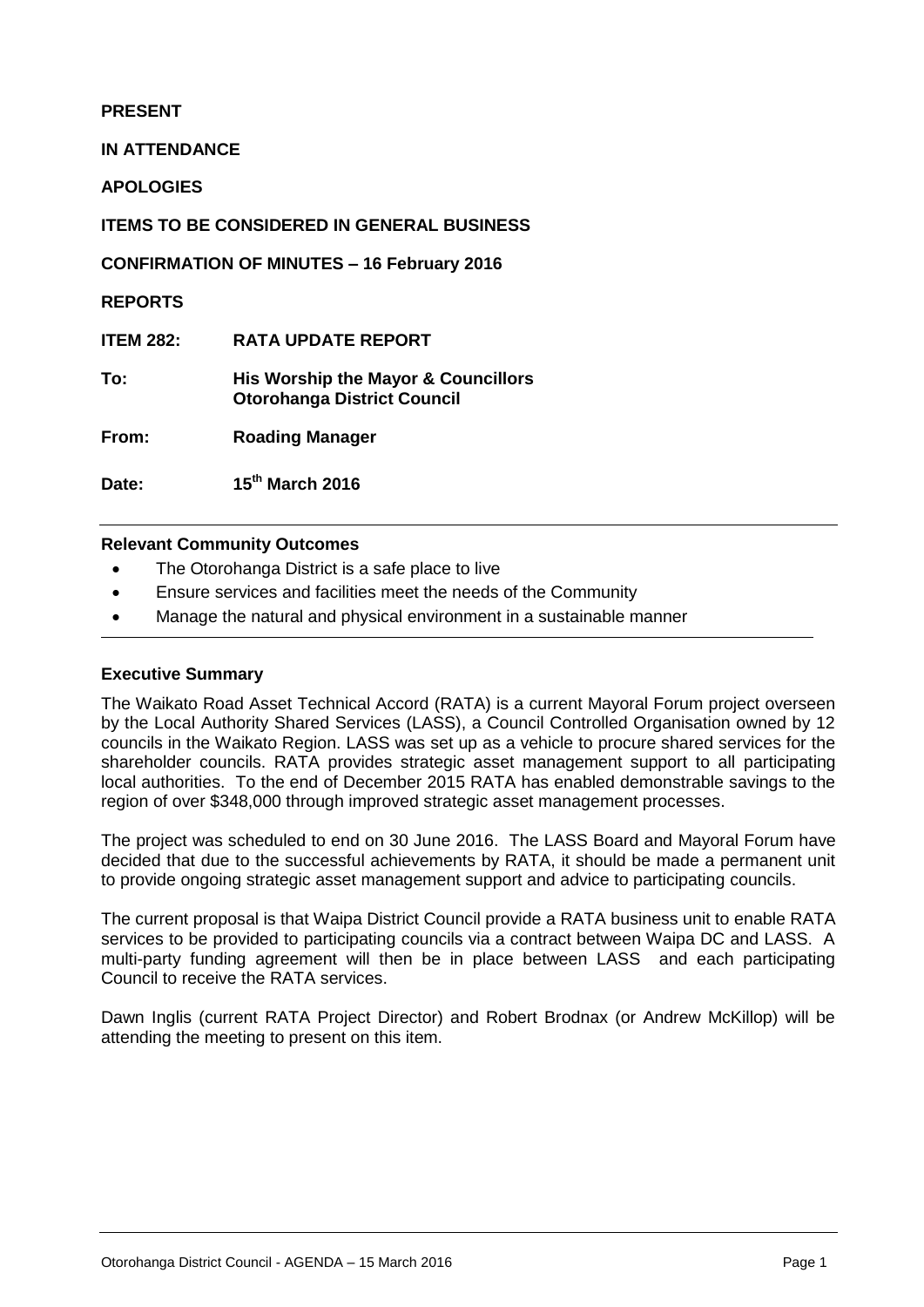#### **Staff Recommendation**

It is recommended:

**That** 

- *a) The report of Dawn Inglis, RATA Project Director, be received;*
- *b) Council approves that Dave Clibbery, Chief Executive, be delegated to enter into a multi-party funding agreement with Local Authority Shared Services for the Road Asset Technical Accord's services from 1 July 2016, for a period of 3+3+3 years (with rights of review after each three year period).*

#### **Report Discussion**

The Waikato Mayoral Forum and LASS Board, on behalf of all Waikato Local Authorities, have agreed in principle to the permanent establishment of a Centre of Excellence for road asset management, known as the Waikato Road Asset Technical Accord (RATA). This decision is based on the successes achieved by RATA over the initial project period. Savings achieved across the region through the work of RATA between 1 July 2014 and 31 December 2015 are \$348,000. Whilst this may be a modest sum, it is believed that throughout the region improved data and asset management support is leading to better decision making regarding investment in the near \$37M roading renewals programme each year. It is believed that further savings can be achieved.

This is alongside the significant intangible benefits that have been achieved which were identified through a recent stakeholder survey. In summary, the survey found:

- 1. Respondents agreed that the regional data collection contract and the forward works programme tour achieved the project benefits identified in the business plan.
- 2. A high degree of satisfaction with how RATA is delivering its current activities.
- 3. Respondents agreed that RATA has been effective in delivering on its core objectives of improving asset knowledge, increasing sharing of knowledge, overcoming skill shortages, improving use of best practice asset management and enabling smarter investment decisions.

A business plan for RATA for the period to 30 June 2021 has been prepared and is expected to be will be formally adopted by LASS as a final version. The business case includes:

#### **The agreed vision for RATA is:**

*By 2020 RATA will evolve from its current focus on data and evidence for asset management, to a local government trusted partner to deliver asset management services to the Waikato.*

#### **Purpose of RATA**

*RATA will enable and facilitate effective strategic roading investment decision making in the Waikato.*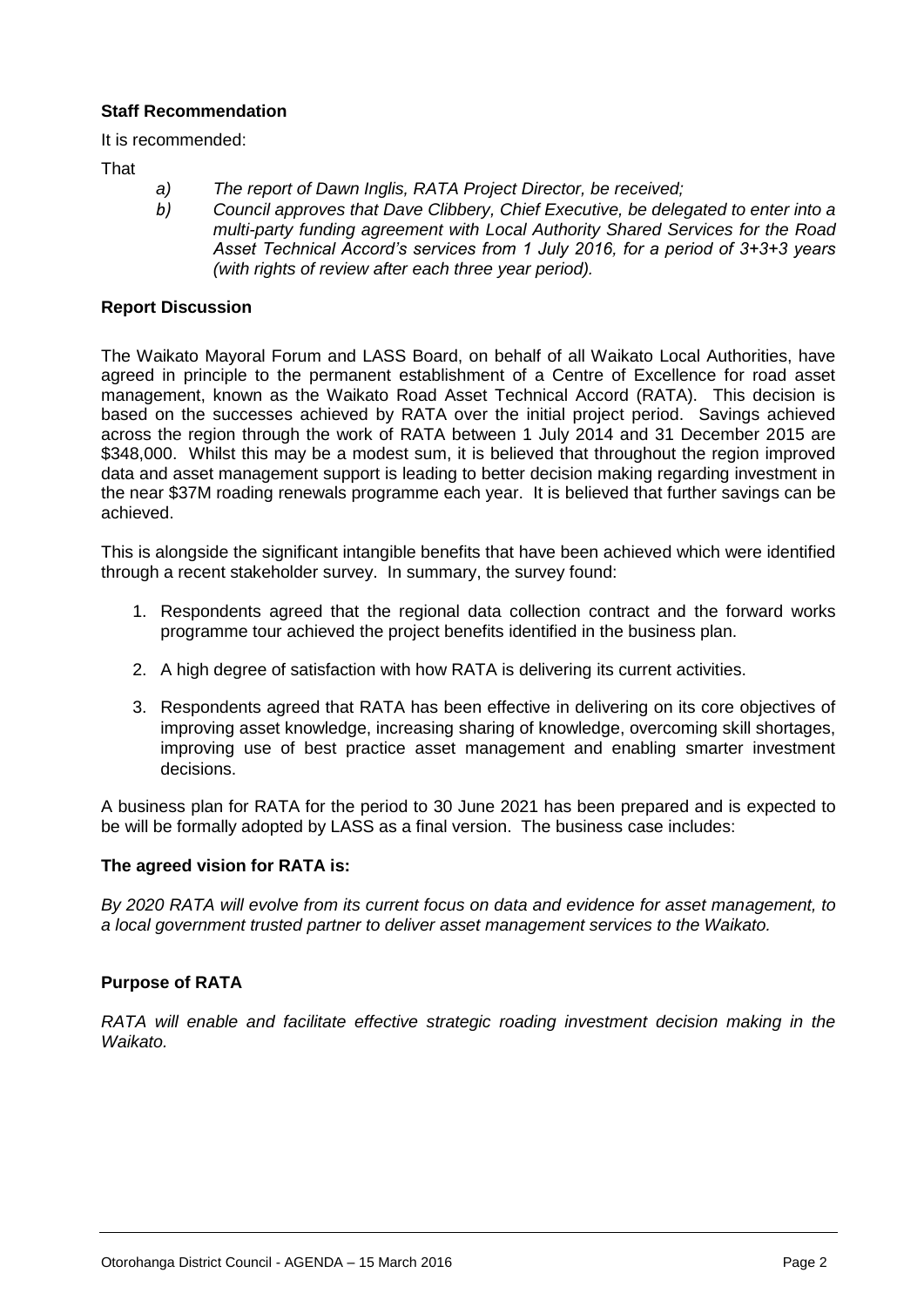#### **Strategic Outcomes**

By leading asset management best practice, RATA will deliver across the Waikato Region:

- 1. Better decision making by enabling consistent best practice data collection through:
	- Data Management Support for effective collection and use of good quality data
	- Systems and Processes Develop good practice processes and systems for data collection, analysis and management
- 2. Lead engagement and increase capability within the sector by:
	- Innovation Identify opportunities to modify standard approaches and/or develop new approaches that will lead to optimal asset investment and performance
	- RATA participants actively contribute to RATA's work programmes and share learnings and experience
	- RATA staff are actively involved in national best practice work (e.g. Road Efficiency Group, RIMS, Austroads)
- 3. We are able to demonstrate asset management effectiveness across the transport sector by:
	- Benchmarking is used to establish areas of good practice
	- Forward works programmes are robust, evidence based, and developed based on good practices
	- Asset valuation processes are consistent with good practice.
- 4. RATA becomes the supplier of choice for asset management support and advice.

The current proposal is that Waipa District Council provide a RATA business unit to enable RATA services to be provided to participating councils via a contract between Waipa DC and LASS. A multi-party funding agreement will then be in place between LASS and each participating Council to receive the RATA services.

Initially it was proposed that the business unit could be created to be within LASS, however this would require LASS to also procure further support services such as IT, HR and finance which would add further cost to the RATA services. Instead it was considered more appropriate for RATA to be a part of an existing local authority and therefore benefit from the existing support services infrastructure. Waipa DC has proven it can provide shared services to other local authorities in an efficient and cost effective manner; hence the proposal for Waipa DC to be the home for RATA has gained regional support.

RATA currently provides services to all councils within the Waikato region except for Taupo District and Rotorua District. It is anticipated that this will continue beyond 1 July 2016, however it is subject to each council reconfirming their participation and signing-up to a multi-party funding agreement with LASS.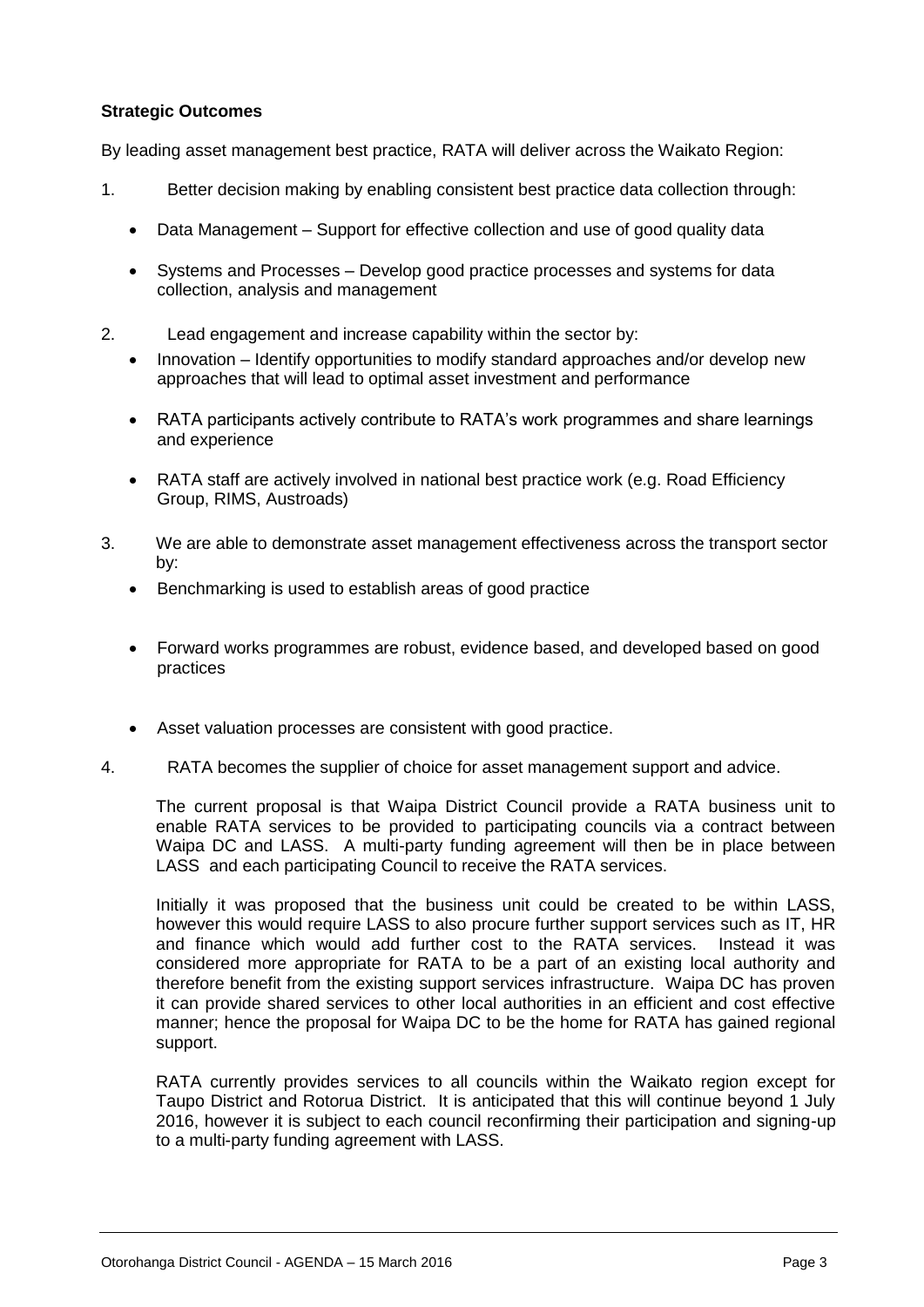The work undertaken by RATA is considered to be work that all road controlling authorities should be completing to ensure that the work programmes are being delivered optimally. RATA enables this work to be completed on a collaborative basis.

#### **Local Government Act 2002**

RATA has been established to ensure that the delivery of roading services to our communities is aligned with, and supported by, good quality data and asset management principles. This will ensure that for all RATA participants, the purpose of local government, with respect to road and transport services, is met.

*The purpose of local government is defined in section 10 of the LGA, as follows*:

#### *"10 Purpose of local government*

- *(1) The purpose of local government is—*
	- *(a) to enable democratic local decision-making and action by, and on behalf of, communities; and*
	- *[(b) to meet the current and future needs of communities for good-quality local infrastructure, local public services, and performance of regulatory functions in a way that is most cost-effective for households and businesses.]*
- *[(2) In this Act, good-quality, in relation to local infrastructure, local public services, and performance of regulatory functions, means infrastructure, services, and performance that are—*
	- *(a) efficient; and*
	- *(b) effective; and*
	- *(c) appropriate to present and anticipated future circumstances."*

#### **Financial status**

As part of the development of the 2016-2021 RATA Business Plan, a financial budget has been prepared indicating the annual cost of RATA. This includes an allowance for the recovery of overheads to RATA of support services provided by Waipa District Council, (such as IT, HR, finance, etc). The annual cost of RATA is anticipated as being \$942,500 with all costs recovered from those councils who choose to participate in RATA. The cost for Otorohanga District Council to participate in RATA is expected to be \$79,000 per year which can be funded from the council's subsidised roading programme, meaning the local share (funded from rates) will be approximately \$34,760 in 2016/17. This sum has been included in the 2016/17 annual plan.

The RATA Business Plan has been prepared based on the current level of participation in RATA, but it will be reviewed to adjust expenditure and costs if the level of participation changes.

#### **Assessment of Significance and Engagement**

This proposal is not considered significant in accordance with Council's significance policy. However the work is considered important to the Mayoral Forum and the NZ Transport Agency. As such, a visit to each participating council is being undertaken in February and March 2016 to ensure high levels of support for the proposal are achieved.

#### **Benefits for Otorohanga District**

Currently Council is required by NZTA to undertake a biennial road roughness and condition survey at a cost of between \$50,000 to \$60,000. Currently Council roading staff are not making full use of the information resulting from this survey which together with traffic count information and historic details in the RAMM database can be used to determine the projected pavement renewal and reseals requirements, generally termed a forward works programme.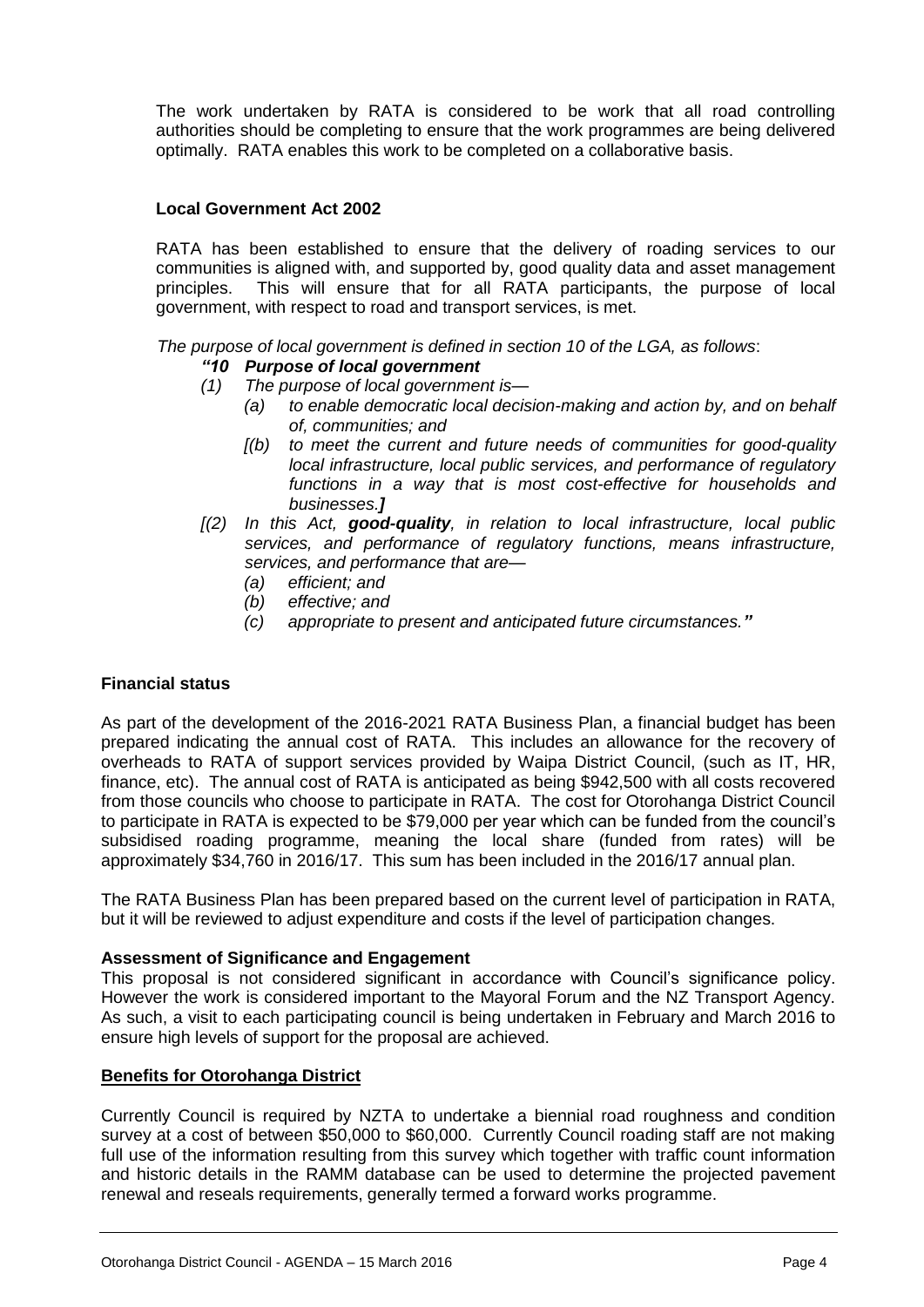NZTA are making it clear that the RAMM forward works programme is an integral piece of determining the business case required to be completed by each RCA for NZTA to properly assess future funding applications. We do not currently have the in-house capability to fully undertake the calculation of a forward works programme from RAMM.

The Pavement valuations required to determine the annual value of depreciation are now undertaken in RAMM but currently require assistance from external consultants to complete the process as there is insufficient house capability to complete this process with confidence.

The current costs for RATA at around \$22,000 cover the procurement, project management and advice on the existing joint Traffic Counting and Road Roughness and Condition surveys already being undertaken through RATA. Other good work on regional consistency for RAMM, Asset Management and implementation of ONRC is also provided by RATA from the existing budget.

The increased budget is proposed to provide each Council with additional specialist RAMM asset management skills. The provision of these skills will enable forward works programme and pavement valuations amongst other high level asset management processes which are expected to improve the general performance of the Activity Management Plan and of the road assets themselves.

**Martin Gould ROADING MANAGER**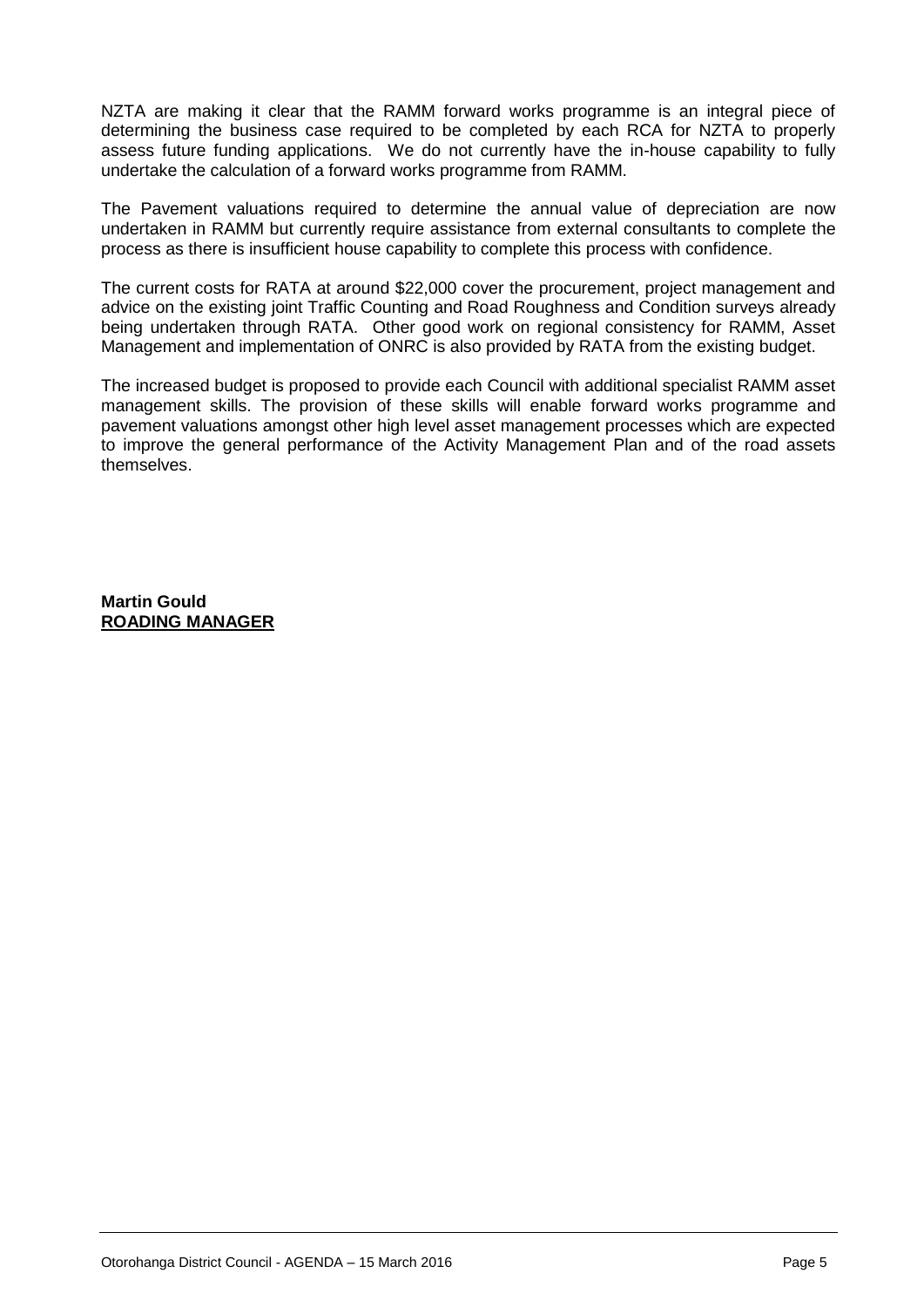#### **ITEM 283: REVIEW OF STOCK UNDERPASS UPGRADE POLICY**

**To: His Worship the Mayor & Councillors Otorohanga District Council**

**From: Roading Manager**

**Date: 15 March 2016**

#### **Relevant Community Outcomes**

- The Otorohanga District is a safe place to live
- Ensure services and facilities meet the needs of the Community
- Promote the local economy and opportunities for sustainable economic development
- Recognise the importance of the Districts rural character

#### **Executive Summary**

The Otorohanga District stock movement bylaw as updated in 2014 (replacing the similar 2006 bylaw) includes as appendix II the policy on upgrading of existing or proposed at-grade stock crossings to an underpass. An assessment based on individual and collective risk has been carried out to identify those sites which should be upgraded to address damage to road surfaces, creation of unsafe driving conditions, excessive delay to road users and general nuisance including contamination of vehicles.

The policy also includes a timeline calculation to define when each stock crossing should be upgraded, with the final date for all existing at-grade crossings to have been upgraded by August 2016.

Most stock crossing operators have complied with the bylaw, with one remaining crossing which should have been immediately upgraded in 2010. The operator of this crossing has been in discussion with council over construction of an underpass, and last year made a building consent application which was subsequently withdrawn for financial reasons. It is the understanding of staff that this underpass is proposed to be constructed this year although no formal applications or confirmation has been received.

There are also five other stock crossings which should have been upgraded at various dates between April 2011 and December 2015. Three more crossings are due to be upgraded this calendar year, and these are the last of those which the bylaws require to be upgraded.

In the current financial conditions for dairy farmers it is considered that the hardship which may result from the expense of construction of an underpass is disproportionate to the effects of not constructing the underpass, which are considered to be relatively minor.

It is proposed to offer some relief to the stock crossing operators by granting approval for the time period for construction to be extended to June 2018, without the application of penalties as provided in the bylaw being applied.

An exception of the provision of this relief will however be made in respect of the crossing that should have been upgraded in 2010. In this case there has been ample opportunity for the required work to be completed (including a number of high dairy payout years) and there can be no justification for substantial further deferral.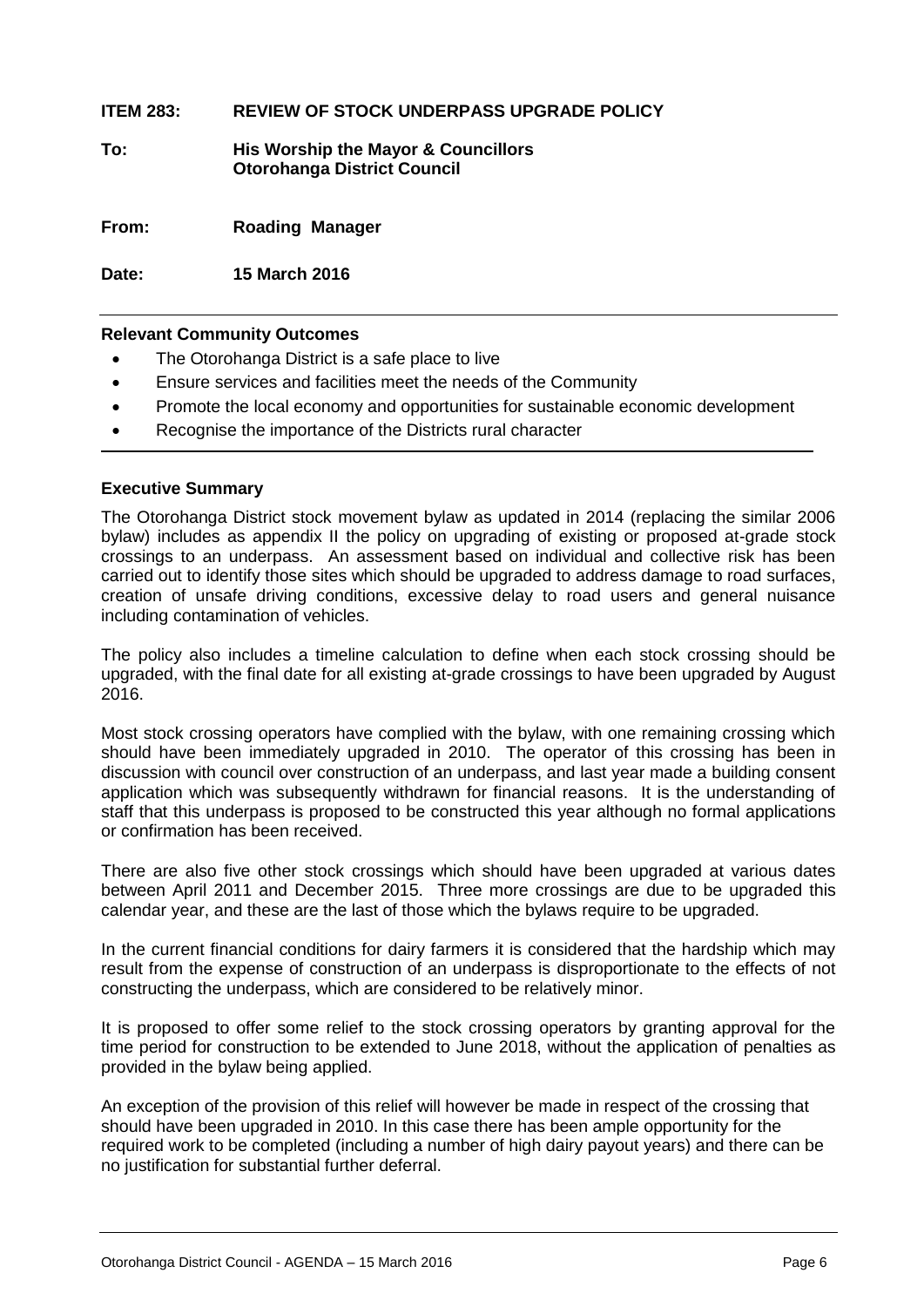#### **Staff Recommendation**

It is recommended:

- a) That stock crossing sites with an index score between 10,000 and 29,000 as calculated in appendix II of the 2014 Stock Movement Bylaw are granted an extension of time for installing a stock underpass until 30 June 2018, to be reviewed in April 2017, beyond which point either the activity is ceased or penalties are enforced.
- b) That stock crossing sites with an index score between 10,000 and 29,000 are granted a stay on the penalties as included in the 2014 Stock Movement Bylaw: section11, until 1<sup>st</sup> July 2018.
- c) That the operator of the stock crossing point at RP3.12 Rangiatea Road (previous permit # 31) be granted an extension of time for installing a stock underpass until 30 June 2017, beyond which point either the activity is ceased or penalties are enforced.
- d) That the operator of the stock crossing point at RP3.12 Rangiatea Road (previous permit # 31) is granted a stay on the penalties as included in the 2014 Stock Movement Bylaw: section11, until 1<sup>st</sup> July 2017.

#### **Report Discussion**

#### Background on need for stock underpasses

The Otorohanga District Stock Movement Bylaw (2014) outlines the general controls intended to reduce damage caused to carriageways by animal droppings, and minimise inconvenience, nuisance and potential danger to road users. Appendix II of the bylaw includes the Council Policy which sets out the circumstances where the collective risk to road users is sufficiently great that a stock underpass is mandatory to allow stock to cross a public roadway (see copy attached as appendix I) In recent years thirteen new stock underpasses have been completed across the district in response to the bylaw in 2006.

Each stock crossing location is assessed based on the average daily traffic volume, herd size and numbers of days per year a crossing will be used to generate an assessment index. The value of this assessment index is used to define the need for a stock underpass (or overbridge) as defined in the table below;

| Index value            | <b>Actions required</b>                    |
|------------------------|--------------------------------------------|
| 30,000 and above       | Immediate installation of an underpass     |
| 10,000 to 29,999       | Underpass to be constructed to a timetable |
| $ 0 \text{ to } 9,999$ | No underpass required                      |

Table 1: Actions required for development of a stock underpass based on index score

Stock underpass construction is supported by Council with a small financial assistance package from the minor improvements account (supported with NZTA funding)

Of the crossing points assessed at 30,000 and above, all the farmers but one have either constructed a stock underpass, or changed their farm practices to remove or reduce the crossing point need.

The one remaining stock underpass not meeting the conditions of the bylaw for index values 30,000 and above is at the MacLennan farm RP3.12 Rangiatea Road (index score 37,249) who has been in discussions with Council since 2010 when the underpass was initially required. The site is difficult for underpass construction with high ground water levels and the farmer has not wanted to change their farm management processes. An application for an underpass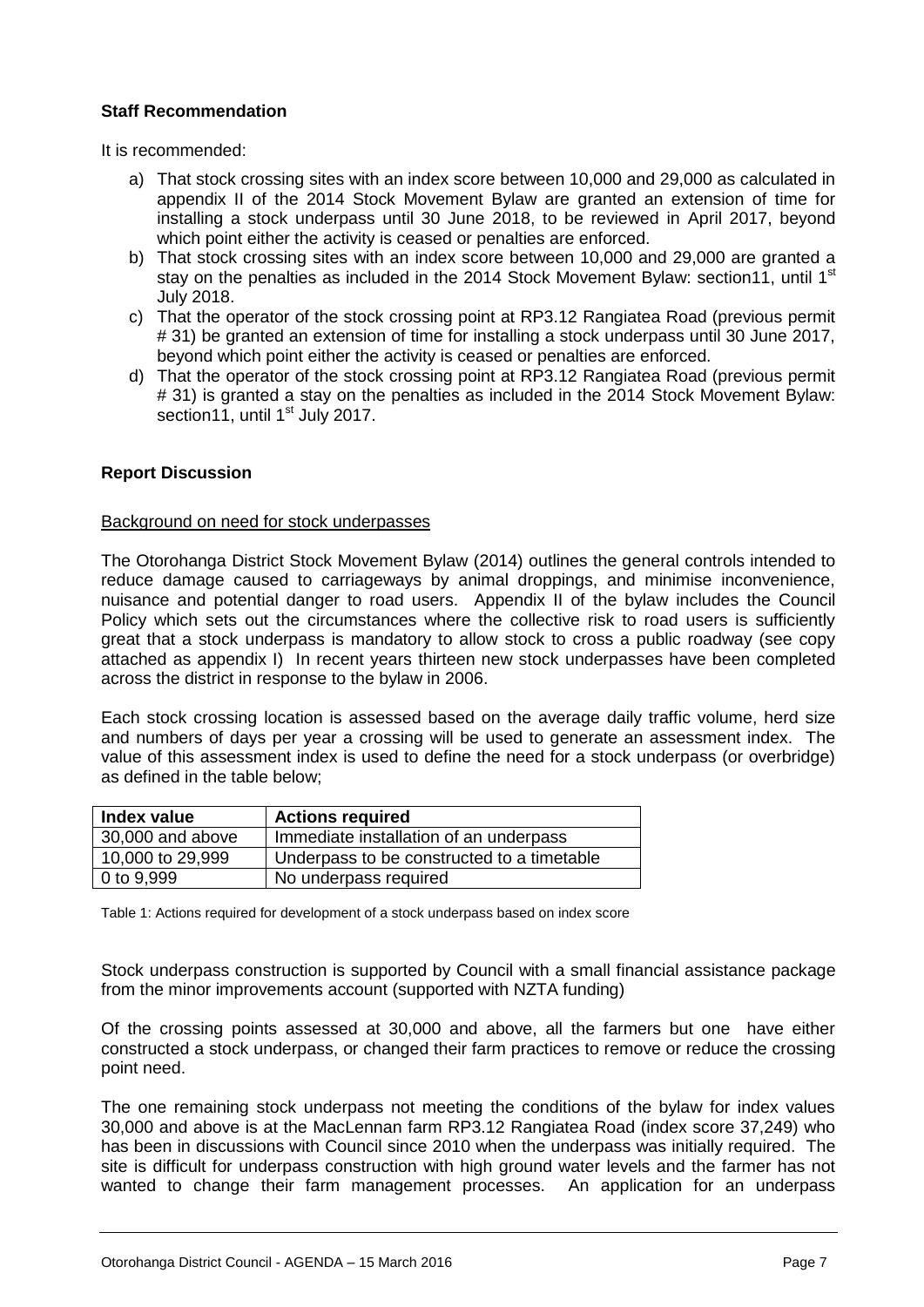construction was received in May 2015 but due to financial constraints no further progress was made in that year. It is the understanding of staff that construction of that stock underpass is due this year. To date the issue of penalties has not been raised with the crossing operator.

 $$10,000 + (6 \text{ years} \times 80 \text{ days}$  use per year x  $$150$  per Time) = \$82,000 maximum

Of the stock crossing points assessed between 10,000 and 29,999 eight remain for conversion from an at-grade stock crossing to an underpass (or overbridge) as shown on the table below;

| <b>Index</b><br>value | Due date for<br>installation | Road & RP              | <b>VPD</b> | <b>Stock</b><br>numbers | Days used<br>/ year |
|-----------------------|------------------------------|------------------------|------------|-------------------------|---------------------|
| 10082                 | 2016                         | 18.37 Otewa Road       | 115        | 320                     | 100                 |
| 10356                 | 2016                         | 2.02 Mangawhero Road   | 315        | 60                      | 200                 |
| 10124                 | 2016                         | 8.58 Puketarata Road   | 143        | 340                     | 76                  |
| 10959                 | 2015                         | 2.85 McLean Road       | 80         | 500                     | 100                 |
| 11219                 | 2015                         | 7.56 Rangiatea Rd      | 364        | 250                     | 45                  |
| 11717                 | 2015                         | 8.11 Tauraroa Road     | 66         | 270                     | 240                 |
| 14834                 | 2014                         | 3.01 Wharepuhunga Road | 1105       | 140                     | 35                  |
| 14901                 | 2014                         | 2.79 Wharepuhunga Road | 1110       | 140                     | 35                  |

Table 2: Summary of stock crossing points due for conversion to underpass

#### Timing of remaining underpass construction

The 2014 bylaw included a methodology to determine the time for completion of new underpass construction between index scores of 10,000 and 29,999 as follows;

31 August 2006 +  $[2 + (80,000/$  assessment index)]  ${^{{years}}}$ 

This provides a date range of 30 April 2011 to 31 August 2016 for the completion of the upgrading of at-grade stock crossings to underpasses, with the end date only six months away.

There are currently no applications with Council for construction of the eight remaining underpasses.

The general comment from farmers contacted in regard to installation of underpasses is that the current financial situation precludes the investment of \$60,000 to \$80,000 to construct a new stock underpass.

#### Penalty for not meeting the bylaw conditions

The appendix II Policy for underpass requirements states that once the date for any underpass which is required has been set, then no new stock crossing permit can be issued, beyond that set date. The potential penalty for not constructing an underpass therefore defaults back to the bylaw penalties in section 11, that being a fine not exceeding \$10,000 and where the breach is a continuing one, to a further fine not exceeding \$150 for every day on which the breach occurred.

Each of the farmers operating a stock crossing in the district which was required to be upgraded were written to in September 2014, and this correspondence was followed up with a telephone call. The farmers were reminded of their requirements for upgrading, and issued with a copy of the 2014 bylaw and a copy of their original stock crossing permit. None of the crossing users have been specifically advised of potential penalties which could be applied.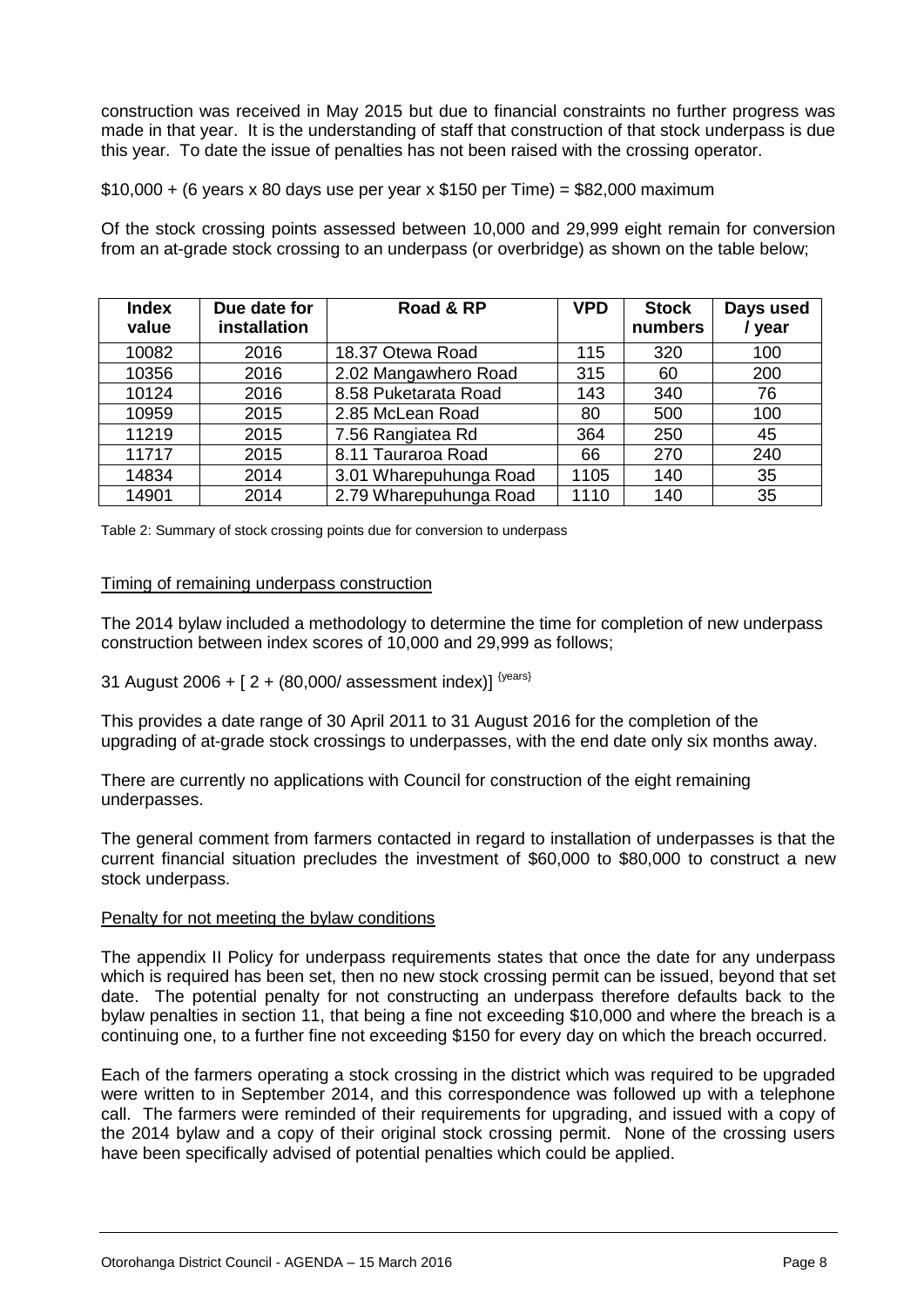#### Current Dairy Industry issues

The much publicised Fonterra milk solids return last year was much lower than previous years and below the original forecast pay-out. The forecasts for this year are similarly low with no rebound predicted for the short term. There is considerable talk of the potential financial difficulty for many dairy farmers, and the stress this entails. It can be assumed that a significant reduction in spending by dairy farmers will also create a impact on the local farm support industries including several businesses in the Otorohanga District.

#### Proposal to revise construction timetable

It is proposed that Council consider granting a stay on the policy conditions relaxing the requirement for all at-grade stock crossings to have been upgraded to stock underpasses, until  $30<sup>th</sup>$  June 2018 for all crossings with an index value between 10,000 and 29,999. This position would need to be reviewed once again in 12 months' time in relation to the Fontera milk solids forecast. It is also proposed to confirm that penalties which could have been applied between the required installation date and the revised date will **not** be considered.

#### Effects of not constructing underpasses

#### 1: Effects on the road pavement

Animal waste is known to have a detrimental effect on the chip seal surfacing of roads, often causing the bitumen to break down and for the chip to strip away from the road surface. The possible effect is for the seal surface to become porous and allow water into the pavement causing accelerated pavement damage, and for additional maintenance costs to be accrued. The small number of sites involved as a result of the bylaw required timing schedule results in only a small risk of increased maintenance costs and for a period of two years can be considered to be insignificant.

#### 2: Effects on road safety

Stock crossings at road grade generate two safety issues, potential for vehicle impacts with stock and potential for reduced road traction, both from the loss of seal chip and the deposits of animal waste on the road surface.

The crash statistics do not indicate that there is a current issue with loss of control due either to stripped pavements at stock crossings, or from effluent on the road causing a slippery surface. Similarly there is no recorded crash history of vehicles striking stock while using an at grade stock crossing.

The threshold index score of 10,000 was based on what was considered to be reasonable, as not scientific information was available to establish a suitable risk level. The following table and graph show the calculated assessment index for a herd size of 260 (which is the average for all stock crossings in the district) by traffic volumes in the range which occur across our District and stock crossing use frequency.

The index value effectively calculates the collective risk by combining the individual risk (size of herd and number of days crossing = chance of encountering stock on the road) with the total exposure through traffic volume and an index value of 10,000 to 30,000 is very much at the lower end of the scale for the traffic volumes in the district.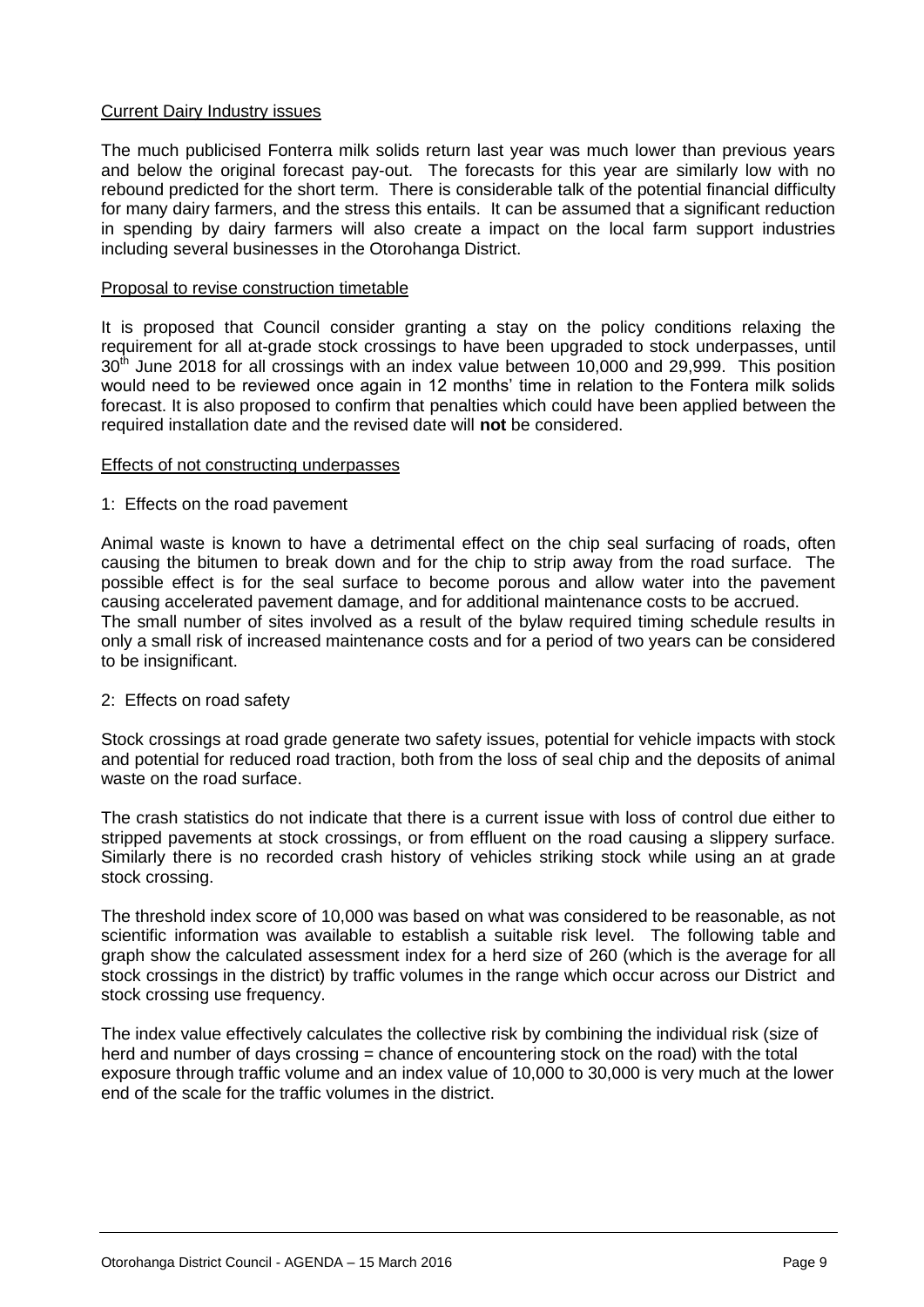| Traffic volume,  | Monthly   | Weekly    | Daily     |
|------------------|-----------|-----------|-----------|
| vehicles per day | crossings | crossings | crossings |
|                  |           |           |           |
| 20               | 171       | 741       | 5,200     |
| 50               | 427       | 1,852     | 13,000    |
| 75               | 641       | 2,778     | 19,500    |
| 100              | 855       | 3,704     | 26,000    |
| 200              | 1,710     | 7,408     | 52,000    |
| 300              | 2,564     | 11,112    | 78,000    |
| 400              | 3,419     | 14,816    | 104,000   |
| 500              | 4,274     | 18,521    | 130,000   |
| 600              | 5,129     | 22,225    | 156,000   |
| 700              | 5,984     | 29,929    | 182,000   |
| 800              | 6,838     | 29,633    | 208,000   |
| 900              | 7,693     | 33,337    | 234,000   |
| 1000             | 8,548     | 37,401    | 260,000   |
| 1100             | 9,403     | 40,745    | 286,000   |

Table 3: Stock underpass assessment values for a herd of 260



The risk of a crash resulting from an at-grade stock crossing is relatively low and it is reasonable to conclude that allowing the crossing to continue for a short period is not unduly exposing the motoring public to harm.

#### 3: Effects on amenity levels

One of the effects of at-grade stock crossings is the general amenity reduction from animal waste either on the roadway on roadside following each use. Although complaints about stock crossings are received by Council, it tends to be in relation to either unpermitted or very infrequent use locations and not the crossings in the mandatory upgrade list.

It is unlikely that an extension to the period of use of the existing at-grade stock crossings will cause public concern for amenity levels.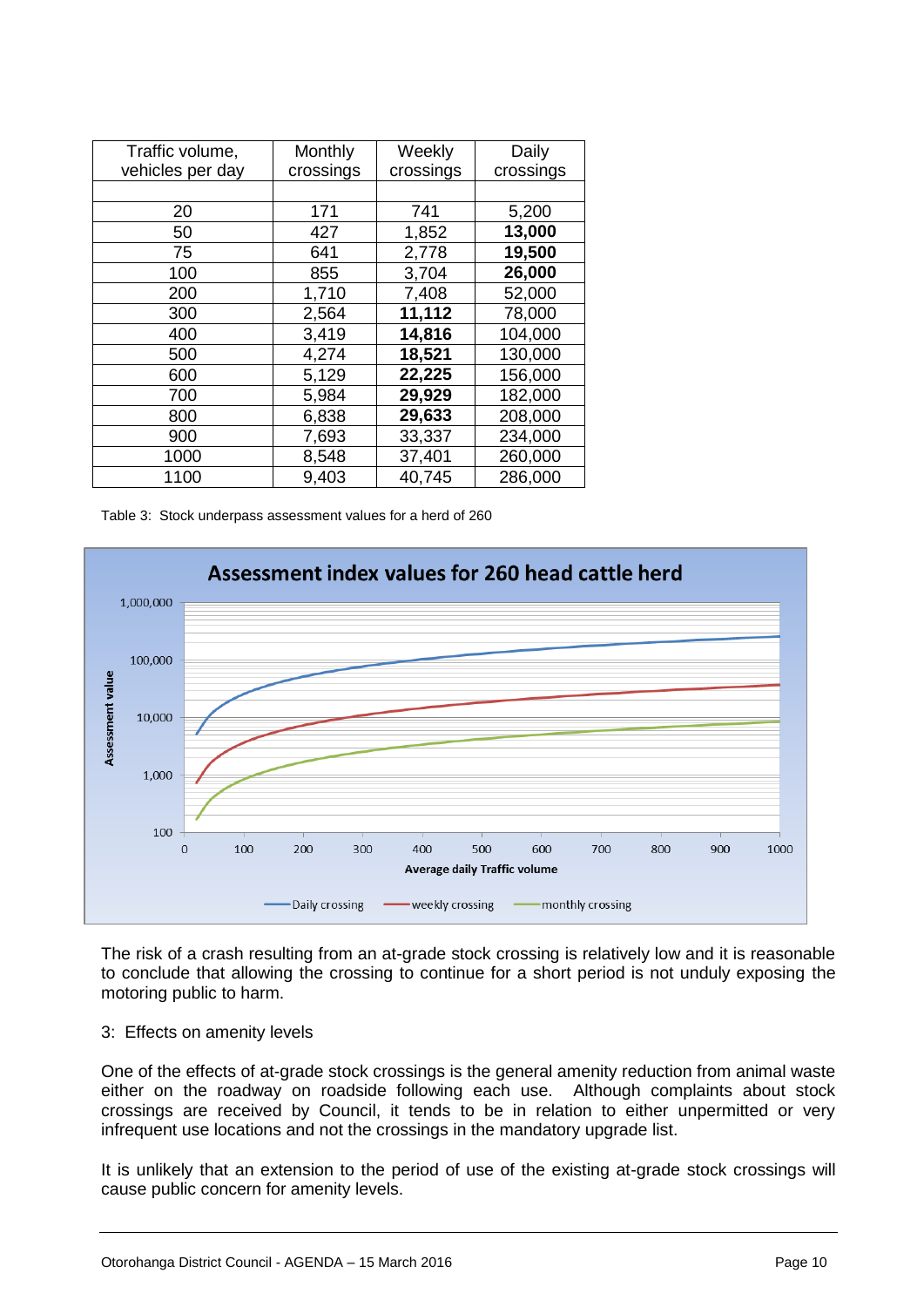#### Financial impact

The potential financial impact to Council resulting from extending the period for converting atgrade stock crossings to underpasses is a very small additional sealed pavement maintenance cost which would make no noticeable impact on the land transport accounts.

#### **Consultation**

It is the opinion of staff that as a Policy included within a bylaw, the stay of application of the requirement for completion of an underpass does not require public consultation.

#### **Communication**

A public notice in the local papers, advertisement on the Council website as well as individual letter to all existing permit holders and those who are on the upgrade list is also considered appropriate method of communicating this change in the policy.

#### **Martin Gould ROADING MANAGER**

#### **Attachments**

a. Otorohanga District Bylaw 2014: Appendix II Council policy – Underpass requirements

## **APPENDIX 2**

#### **Council Policy - Underpass Requirements**

#### **Purpose**

The purpose of this policy is to define those circumstances in which parties causing animals to cross roads within the Otorohanga District will be required to make use of an underpass (or bridge) for such road crossing purposes.

#### **Policy Objectives**

The objective of this policy is to ensure that activities requiring animals to cross roads are not likely to result in ongoing unacceptable levels of damage to road surfaces, creation of unsafe driving conditions, excessive delay to road users and general nuisance, including contamination of vehicles.

It is believed that for lesser stock crossing activities it is realistic to expect that these objectives can be achieved through use of an 'at grade' crossing, operated in accordance with relevant provisions of Council's Stock Movement Bylaw.

As the scale of the crossing activity (or the level of traffic on the road) increases it does however become less likely that these objectives can be achieved through use of an 'at grade' crossing, and it is therefore prudent to establish requirements for use of underpasses or bridges in some circumstances.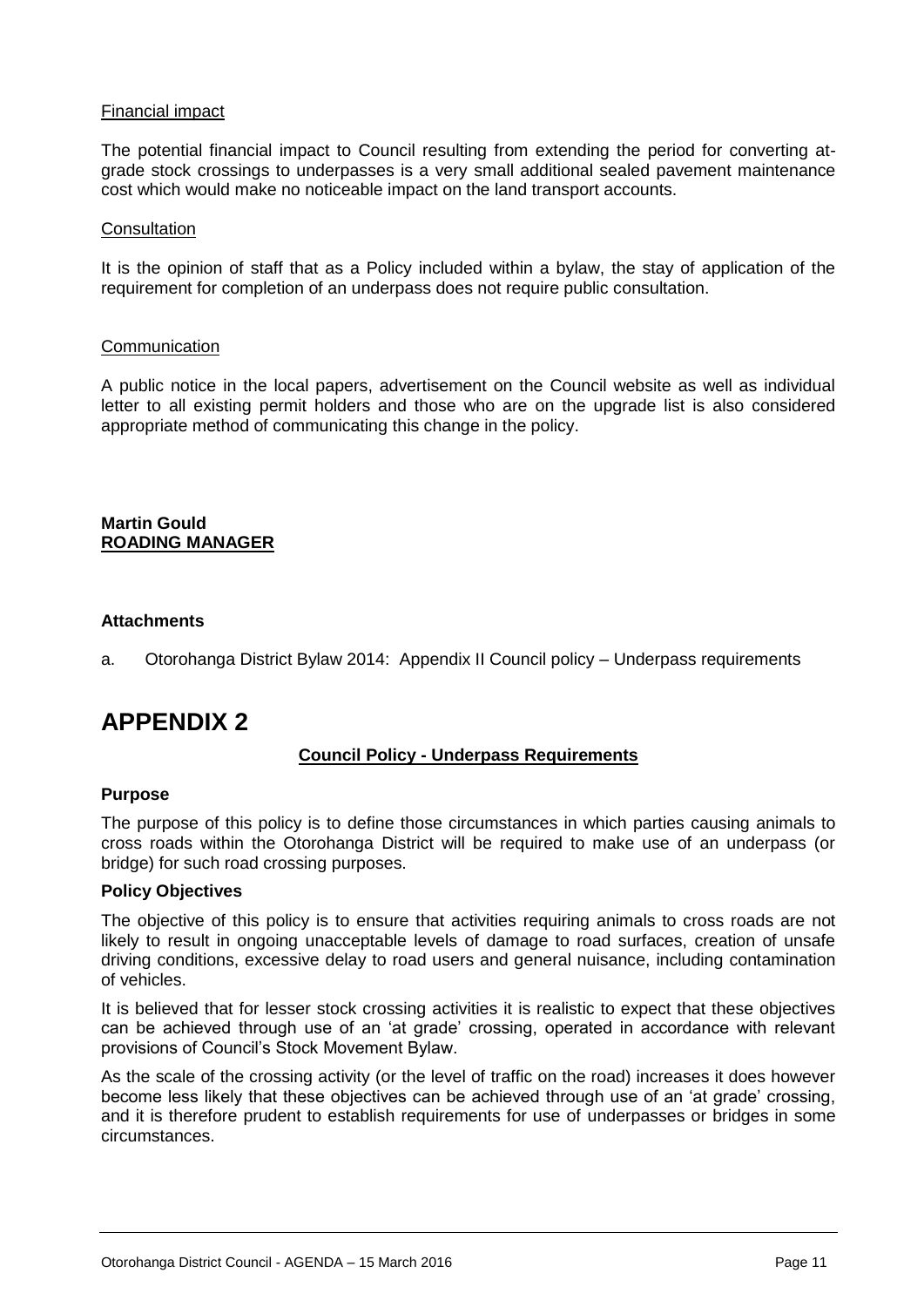#### **General Policy Principles**

The policy is intended to address its objectives by imposing requirements for construction of a Council approved stock underpass or bridge (hereafter collectively referred to as 'underpass') where the use of an 'at grade' stock crossing is judged to be unsatisfactory in respect of the potential adverse effects described under the Policy Objectives.

It is considered that the extent of these potential adverse effects of an 'at grade' stock crossing is largely dependant upon the following factors:

- Volume of vehicular traffic on the road being crossed;
- Number of animals crossing the road;
- Frequency of crossing use.

Requirements for installation of underpasses will be based upon evaluation of an 'Assessment Index' for each crossing calculated as follows:

#### **Assessment Index** =  $A \times B \times C / 365$ , where

- A = Assessed average daily traffic count on road being crossed (based on Council's traffic count data).
- B = Maximum number of animals in herd crossing road. If the herd is moved across the road in a number of separate movements this is the sum of all animals in those separate movements.
- C = Maximum number of days in any one year during which the herd will be crossing the road.

The following rules shall apply:

- 1. An underpass shall be immediately required for any new stock crossing (not currently holding a valid crossing permit) that has a calculated Assessment Index of 30,000 or more. Applications for stock crossing permits for such crossings shall be declined.
- 2. If the calculated Assessment Index is greater than or equal to 10,000 but less than 30,000 then an underpass will be required to be installed within a specified period. The length of this period will be calculated as follows:

#### **Underpass Requirement Period (Years)** = 2 + (80,000 / Assessment Index)

and the period shall commence from 31 August 2006, this being the date on which provisions to this effect were first implemented through the Otorohanga District Council Stock Movement Bylaw 2006.

- 3. To be granted a permit for an 'at grade' stock crossing the crossing must be able to satisfy all of the relevant general conditions of the Bylaw and the crossing permit, regardless of whether or not an underpass may be required at some time in the future.
- 4. If a first application for a permit for a new crossing activity is made (or was made under the Otorohanga District Council Stock Movement Bylaw 2006) after the date calculated for underpass installation in respect of that activity has either already been passed, or if the calculated date for underpass installation is less than eighteen months after the date on which the crossing permit becomes effective, then a period of two years from the date of this first application will be provided for installation of an underpass, if the Assessment Index for that crossing activity is equal to or above 10,000 but less than 30,000. If the Assessment Index is 30,000 or above an underpass will be required immediately.
- 5. Once a requirement for an underpass has been set under this Bylaw (or the previous Stock Movement Bylaw 2006), the date by which this underpass is required to be installed shall not be changed as a result of any further applications for crossing permits in respect of this activity, unless there is, in the opinion of Council's Engineering Manager, clear evidence that the extent of the crossing activity has significantly changed relative to that for which the initial application was made.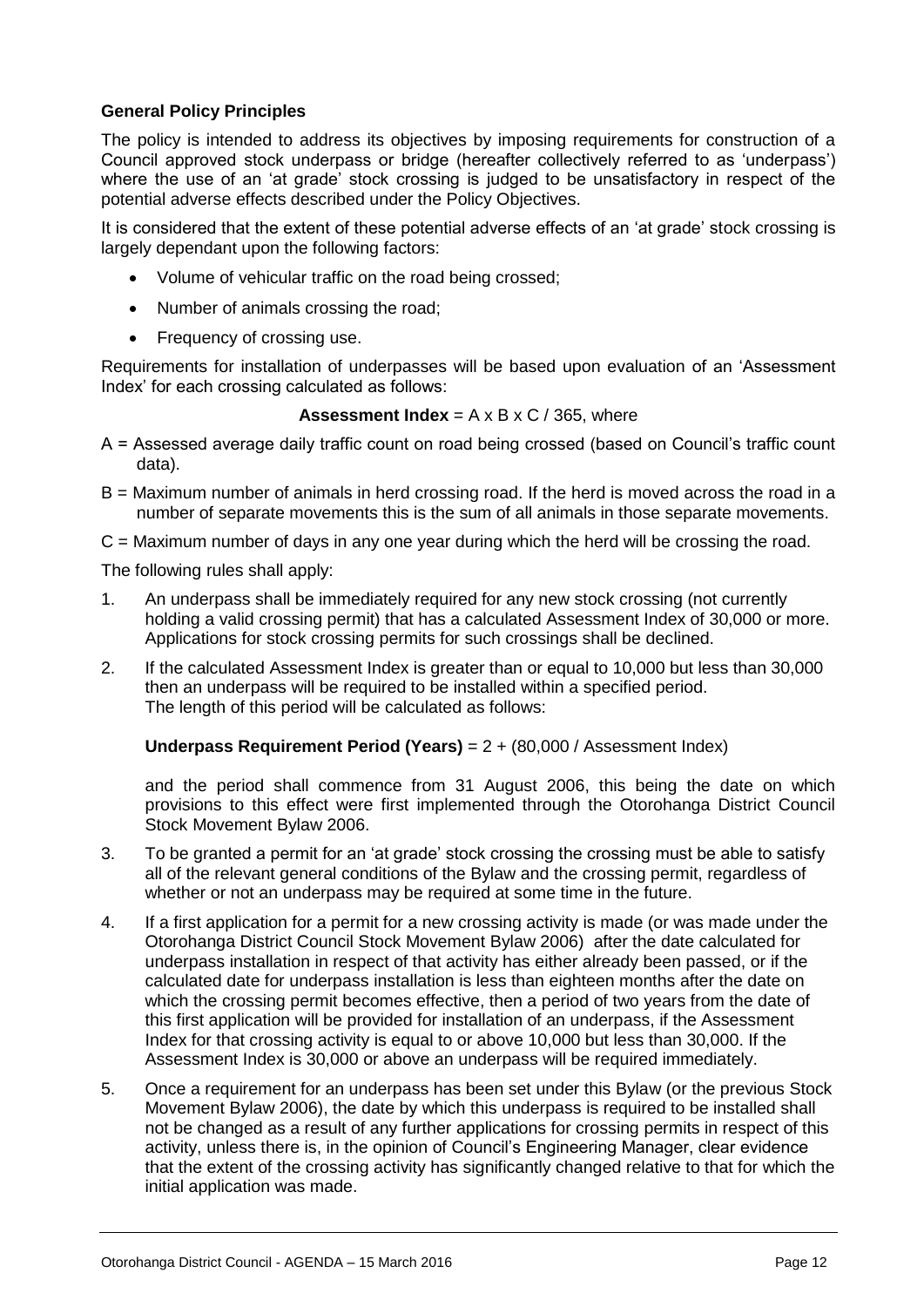- 6. Where a requirement for an underpass is set, the holder of the crossing permit shall be responsible for the cost of establishing such an underpass, excepting the subsidy component provided by Council as described in Appendix 1.
- 7. Periodic inspections will be used to check the continuing validity of the data contained in the initial crossing permit application. Should significant differences be observed between the actual crossing activity and the details contained in the application Council may, at its discretion, revise the permit conditions or revoke the permit.

#### **Example**

*A herd with a maximum of 300 cows crosses a road with an assessed traffic count of 120 vehicles per day. The crossing will be used on a maximum of 200 days per year.*

*Assessment Index = 120 x 300 x 200 / 365 = 19,726*

*As this value is greater than 10,000 an underpass will be required. The period within which the underpass is required to be installed is calculated as follows:*

*2 + (80,000 / 19,726) = 6.05 years (2209 days)*

*This period commenced on the 31st August 2006. In this case the underpass is required to be installed by not later than 6.05 years after this date, which would be 18 September 2012.* 

This date has now passed. If an application had previously been made for this crossing well before this date and a permit for an 'at grade' crossing issued, the permit would have expired on this date.

If however this was a new crossing activity, then rule 4) above would apply, and a period of two years from the date of application for the crossing permit would be granted for the required installation of the underpass.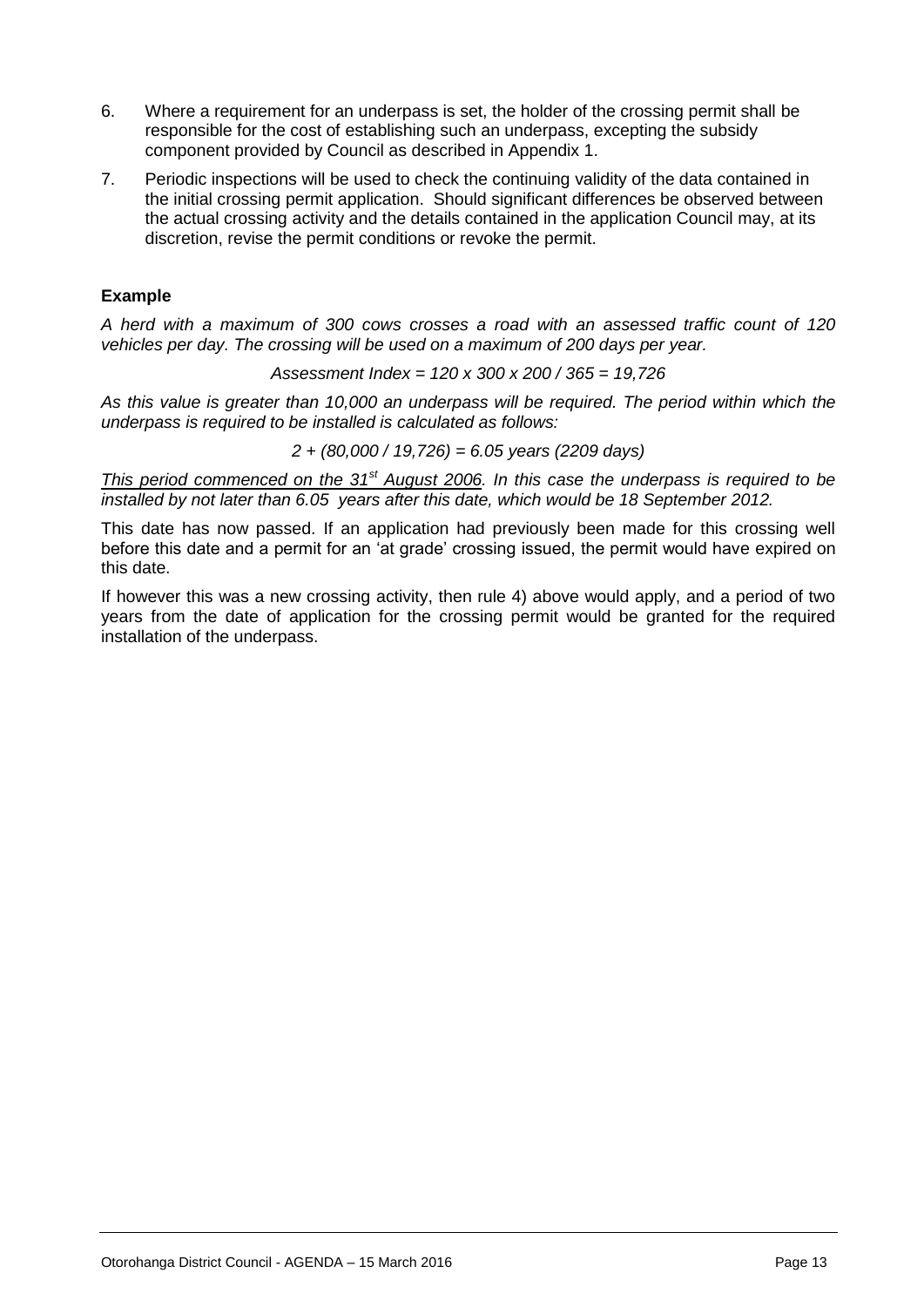#### **ITEM 284: ROAD LEGALISATION PART BAYLEY ROAD – SO 49517 AND SO 49518**

**To: His Worship the Mayor & Councillors Otorohanga District Council**

**From: Engineering Manager**

**Date: 15 March 2016**

#### **Relevant Community Outcomes**

Manage the natural and physical environment in a sustainable manner

#### **Executive Summary**

Council has documents requiring consent to legalising part of Bayley Road being a length of 1300 metres in the vicinity of Loop Road.

The section of road was realigned in 1975 and this action is to correct the legal alignment to coincide with the current physical location of the road.

The property owners involved are:

ACM & PE Twyford BH & CA Watkinson GL & S Blackler PK & KEM Symes

The consent relates to land to be acquired for road, land to be acquired for severance, and road to be stopped and vested in adjoining properties.

#### **Staff Recommendation**

It is recommended that:

- 1. The Otorohanga District Council hereby consents to the Minister of Land Information declaring:
	- a. Pursuant to Sec 114 of the Public Works Act 1981 the land described in the **First Schedule** below to be road vested in the Otorohanga District Council.
	- b. Pursuant to Sec 116 and 117 of the Public Works Act 1981 the road described in the **Second Schedule** below being stopped and vested in the adjoining properties by way of amalgamation with the titles listed and being subject to existing mortgages recorded on the titles.
	- c. Pursuant to Sec 119 of the Public Works Act 1981 the land described in the **Third Schedule** below be acquired for severance from CFR SA33D/791 and amalgamated with CFR SA1787/49.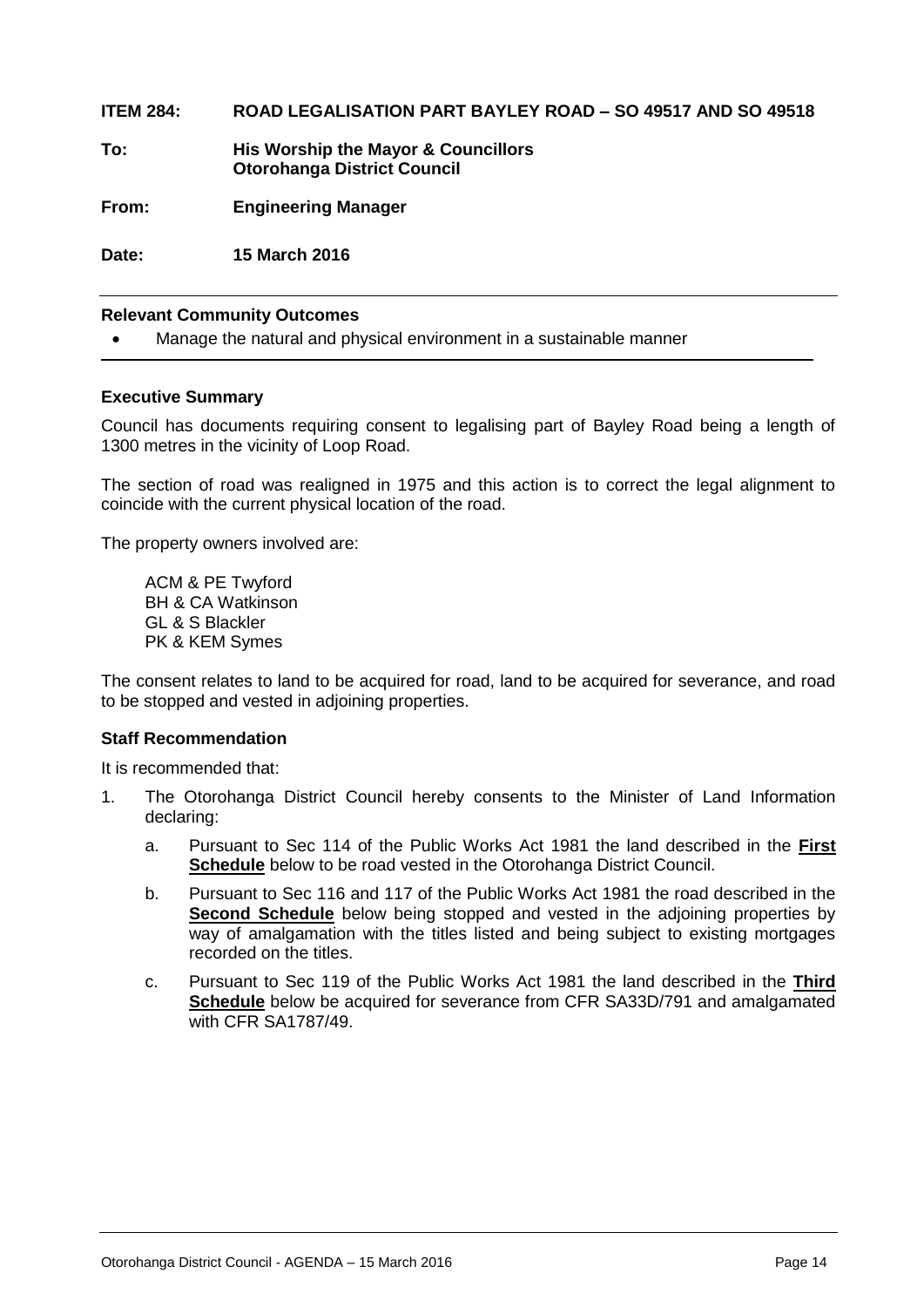| <b>First Schedule</b> - Land to be Declared Road |               |                      |                              |  |
|--------------------------------------------------|---------------|----------------------|------------------------------|--|
| Area                                             | Description   | Title                | Owners                       |  |
| $176m^2$                                         | A on SO 49517 | CFR 306280           | ACM & PE Twyford             |  |
| 1063m <sup>2</sup>                               | B on SO 49517 | <b>CFR SA1787/49</b> | <b>BH &amp; CA Watkinson</b> |  |
| $74m^2$                                          | D on SO 49517 | <b>CFR SA1787/49</b> | <b>BH &amp; CA Watkinson</b> |  |
| 2191m <sup>2</sup>                               | F on SO 49517 | <b>CFR SA33D/791</b> | GL & S Blackler              |  |
| 295m <sup>2</sup>                                | J on SO 49518 | <b>CFR SA33D/791</b> | GL & S Blackler              |  |
| 230m <sup>2</sup>                                | K on SO 49518 | <b>CFR SA33D/791</b> | GL & S Blackler              |  |
| 17m <sup>2</sup>                                 | L on SO 49518 | <b>CFR SA33D/791</b> | GL & S Blackler              |  |
| 169m <sup>2</sup>                                | N on SO 49518 | CFR 1787/48          | PK & KEM Symes               |  |
| $65m^2$                                          | R on SO 49518 | CFR 1787/48          | PK & KEM Symes               |  |
| $17m^2$                                          | M on SO 49518 | CFR 1794/40          | PK & KEM Symes               |  |
| 538m <sup>2</sup>                                | Q on SO 49518 | CFR 1794/40          | PK & KEM Symes               |  |

#### *South Auckland Land District – Otorohanga District*

**Second Schedule** – *Road to be Stopped and Vested by Amalgamation in Adjoining Properties*

| Area               | Description   | Title                | Owners                       |
|--------------------|---------------|----------------------|------------------------------|
| 2527m <sup>2</sup> | C on SO 49517 | <b>CFR SA1787/49</b> | <b>BH &amp; CA Watkinson</b> |
| 1134m <sup>2</sup> | G on SO 49517 | <b>CFR SA33D/791</b> | GL & S Blackler              |
| 134m <sup>2</sup>  | E on SO 49517 | <b>CFR SA33D/791</b> | GL & S Blackler              |
| 143m <sup>2</sup>  | O on SO 49518 | CFR 1794/40          | PK & KEM Symes               |
| 583m <sup>2</sup>  | P on SO 49518 | CFR 1787/48          | PK & KEM Symes               |

| <b>Third Schedule</b> – Land to be Acquired for Severance |               |                      |                 |
|-----------------------------------------------------------|---------------|----------------------|-----------------|
| Area                                                      | Description   | Title                | Owners          |
| 570 <sup>2</sup>                                          | I on SO 49517 | <b>CFR SA33D/791</b> | GL & S Blackler |

2. The Mayor and Chief Executive of Otorohanga District Council be authorised to sign and seal any documentation necessary to legalise plan SO 490517 and SO 49518.

#### **Report Discussion**

These legal actions are to correct the property boundaries and make them coincide with the adjustments made to the alignment of Bayley Road in 1975. Consultations have been undertaken with the current owners whose properties the road passes over and compensation agreements have been obtained.

The details are as follows:

#### **ACM & PE Twyford**

There is one area 176 $m<sup>2</sup>$  of land to be acquired from the owners and there is no land to be vested. The agreement with the owners is that Council will pay the sun of \$704 (plus GST If payable) as compensation for their land loss. This is based on an indicative land value of \$40,000/ha. There is no new fencing involved.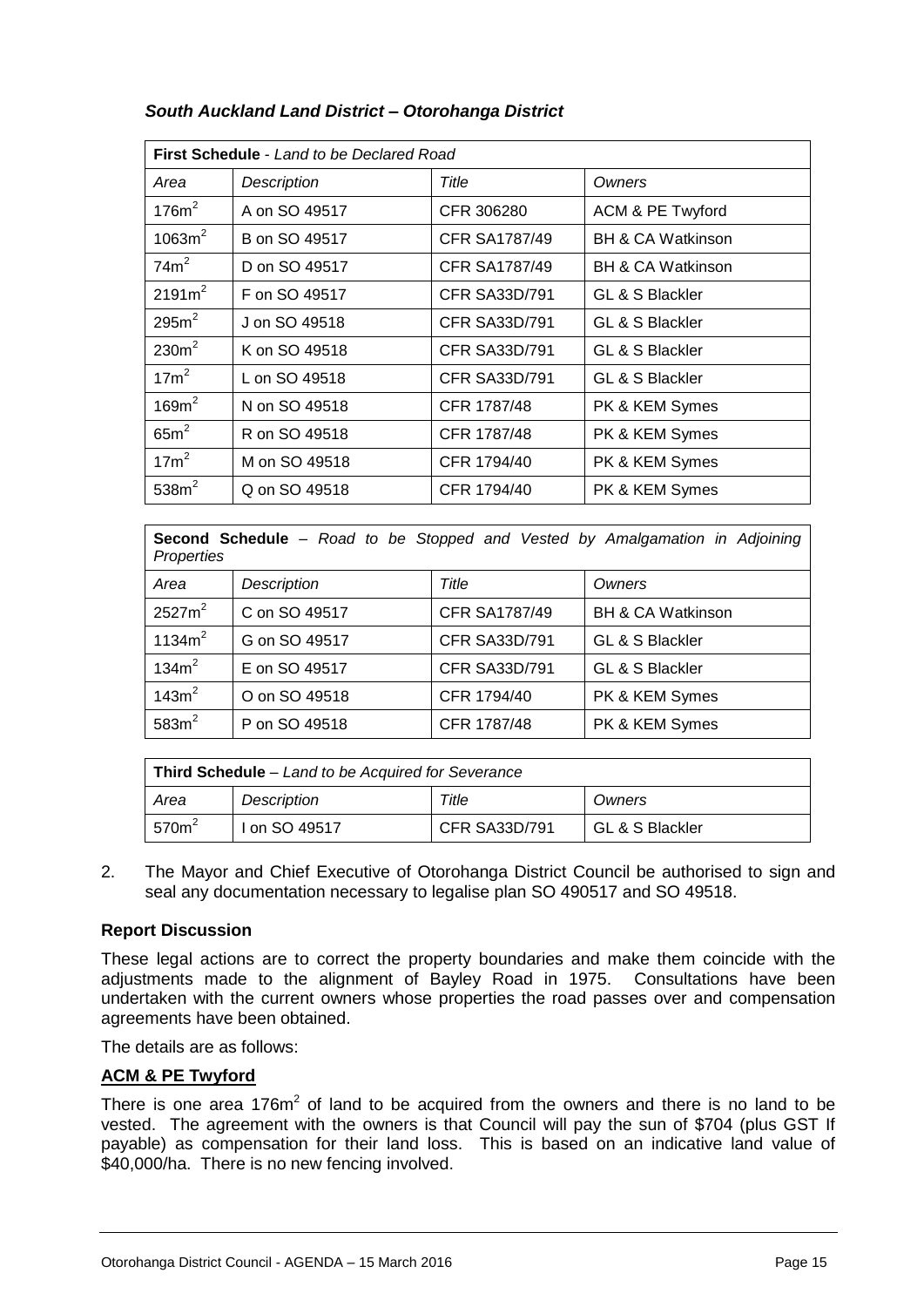#### **BH & CA Watkinson**

There are two areas of land totaling 1137 $m^2$  to be acquired from the owners for road.

There is one area of existing legal road 2527 $m^2$  and one area of severance 570 $m^2$  to be vested in the owners.

The agreement with the owners is that there will be no cost for the land to be acquired for road and no cost for the land to be vested in the owners. This is based on an agreement reached with the then owner of the land at the time of the construction of the road deviation.

#### **GL & S Blackler**

There are four areas of land totaling  $2733m^2$  to be acquired from the owners for road. There is one area of severance  $570m^2$  to be acquired. There are two areas of road to be stopped of 1268 $m<sup>2</sup>$  and vested in the owners. This gives a net land loss of 2035 $m<sup>2</sup>$  for the owners.

The agreement with the owners is that Council will pay compensation of \$6,000 (plus GST if applicable) for the net area loss. This is based on a land value of \$30,000/ha. There is no new fencing involved.

#### **PK & KEM Symes**

There are four areas of land totalling  $789m<sup>2</sup>$  to be acquired from the owners for road. There are two areas of road to be stopped totalling 726m<sup>2</sup> to be vested in the owners. This gives a net area loss of  $63m^2$ .

The agreement with the owners is that there will be no cost for the land to be acquired for road and no cost for the land to be vested in the owner. There is a stock underpass on Bayley Road that is leased by the owners and a new Lease for Land under Road will need to be prepared because of these legal changes. Council has agreed to meet the legal cost of the new lease as the need is generated by the legal changes. There is no new fencing involved or any other physical works required.

#### **General**

As is standard practice, Council is meeting all survey and legal costs associated with the road legalisation along this section of Bayley Road.

#### **Roger Brady ENGINEERING MANAGER**

#### **Attachments**

- a. SO 49517
- b. SO 49518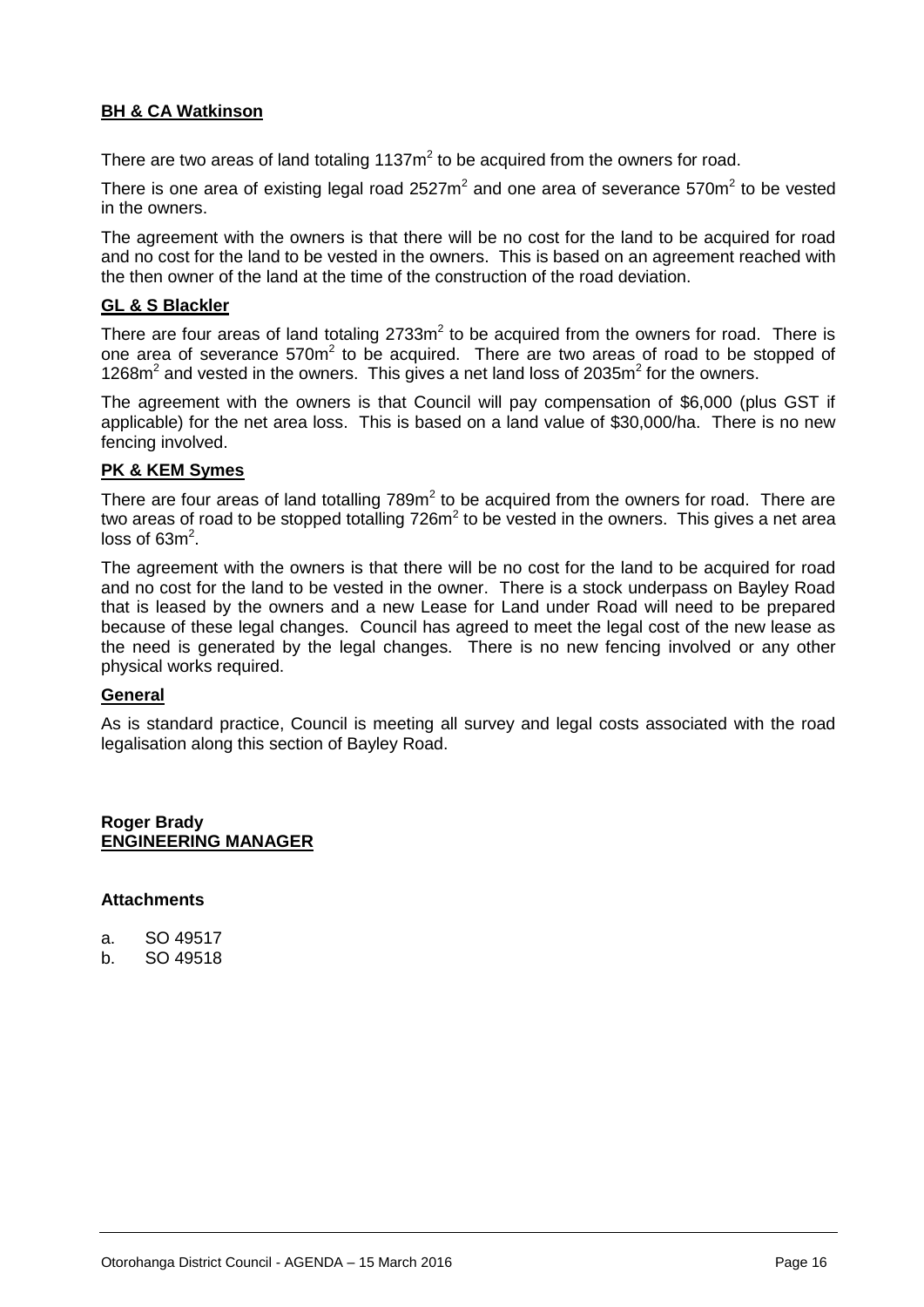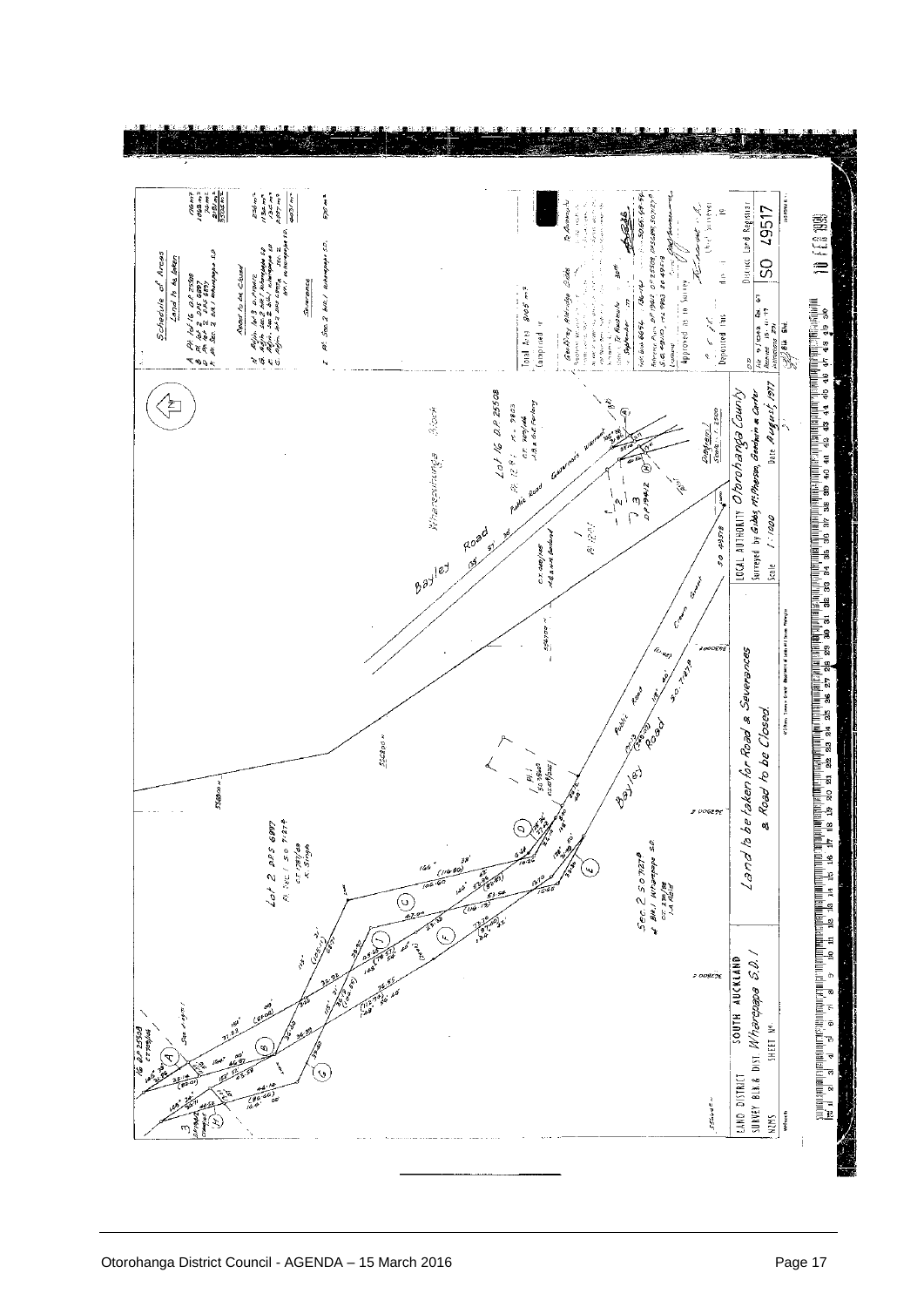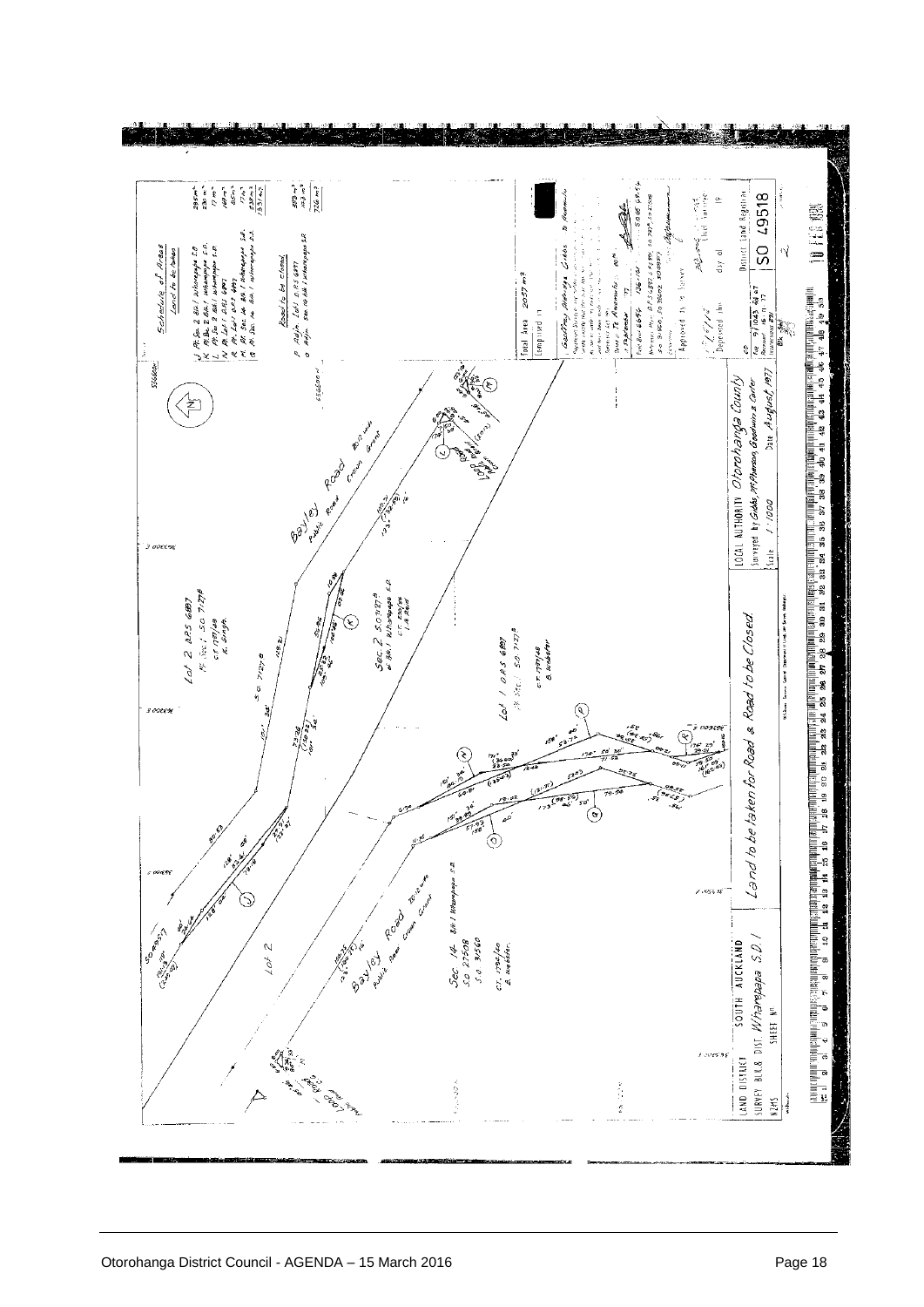**ITEM 285: OTOROHANGA DISTRICT DEVELOPMENT BOARD REPORT – FEBUARY 2016 To: His Worship the Mayor & Councillors Otorohanga District Council From: Otorohanga District Development Board Date: 15th March 2016**

#### **Relevant Community Outcomes**

- Ensure services and facilities meet the needs of the Community
- Provide for the unique history and culture of the District
- Promote the local economy and opportunities for sustainable economic development
- Foster an involved and engaged Community

#### **Executive Summary**

The activities of the Otorohanga District Development Board for the period of 1 July 2015 to 31 December 2015 are outlined below by the Chairperson.

#### **Staff Recommendation**

It is recommended that:

The Otorohanga District Development Board report for the period be received.

#### **Report Discussion**

#### **MEMBERSHIP**

Following on from the AGM in October, 2015, membership and portfolios remain unchanged. Minutes Secretary, Marie Greggains has resigned after many years of service to the Board. Teresa Ferguson will fill that role [as she has done intermittently] until such time as a new minute secretary is appointed. The Board awaits the outcome of Council's District Development Strategy and ODDB review before doing so.

#### **OTOROHANGA I-SITE / KAWHIA INFORMATION CENTRE**

Both centers are operating on Summer hours with record numbers through the doors in Otorohanga.

I Site staff have been very busy during this period [July 1to December 31] ……

- hosted a rail excursion for 51 passengers to the Chateau;

- the manager attended the I Site Conference in Whangarei;

- increases in merchandise and ticket sales compared to sales for the same period the previous year;

-organised the return of Wiki for the summer holidays;

- 967 children came to Otorohanga for Kiwiana programme [456 in same period the previous year]

-visitor numbers 8135 [using recently purchased door counter] compared with 3984 for same period the previous year;

-caught a thief on the security cameras installed the previous year.

Any Health and Safety issues are now included in the monthly report to the Board.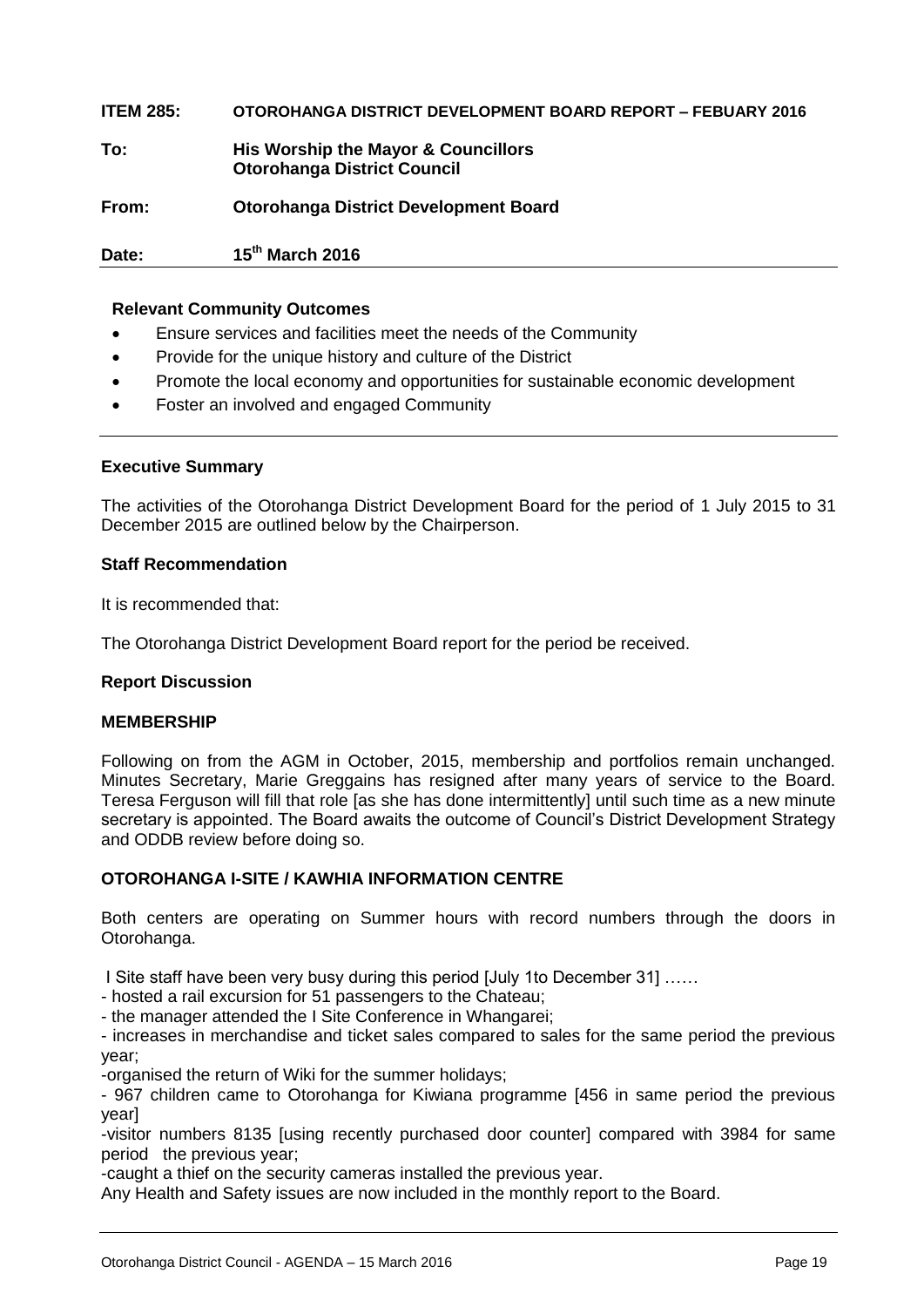The manager recently drew our attention to the unsightly view that tourists see when they park at the rear of the ISite. As a result, I have approached Council to investigate screen fencing along that boundary.

The numbers for Kawhia for the period - 1102 but there has been a significant increase in numbers over the January/February holiday period. One of the information officers has had serious health issues but they have managed to find appropriate staff to fill in when needed.

#### **KAI FESTIVAL**

The organising committee under the leadership of Marj Kaati ran another superb festival again this year on February 6. They are to be congratulated for their passion, drive and efforts. The weather was obliging in Kawhia that day and visitors were still pouring in well into the afternoon. ODDB has yet to receive any official report with numbers, but according to an article in the Waitomo News, more than 5000 attended.

#### **WEB SITES**

Website stats are not available as we have just changed hosts and the latest figures are not available yet. The new stats will be radically different because it is a different system.

[www.otorohanga.co.nz](http://www.otorohanga.co.nz/) website has been successfully upgraded and went live late last year and is very impressive. Many thanks to Liz Cowan for her tireless efforts working with the designers to produce such a great result.

This is a district website and includes Kawhia information / photos etc.

At our February meeting the Board has approved funding for an upgrade of [www.kiwianatown.co.nz,](http://www.kiwianatown.co.nz/) which will include making it mobile friendly as well.

#### **KIWIHOUSE**

At our October meeting last year, ODDB received an application to support the strategic development of the Kiwihouse and approved a grant of up to \$40000 for a Strategic /Business/ Landscape plan, with conditions re time frames etc. As the scope of the project has grown from the Landscape Plan initially requested [to support the KH Pest and Predator Proof Fence Initiative] the KH requested that the funds be reallocated to Council for the commissioning of the strategic planning process for this key community asset. The KH is running a separate fundraising campaign for the new perimeter fence.

**PROJECT KIWIANA** [Marain Hurley - Chairperson, Project Kiwiana Committee]

**The Wall of Fame:** Now firmly rebranded as "Otorohanga, It's Our Story", this project has taken more time than was forecasted. The first 10 stories were installed last October; the next 10 have been selected and are due for release at the end of March; the final 10 should be in situ by the end of July 2016.

Thus far, PK has succeeded in acquiring \$7500 through grants, donations and gifts in kind for this project. The committee is hopeful of a positive response from the Lottery Community. Kiwiana Playground:

PK intends to ask Roktopus Ltd [NZ playground manufacturing company] to investigate a second, lower cost option. This project will simmer until there are a few options to select from and then a formal presentation will be made to ODC, OCB, ODDB and interested parties.

The local Community advisor/Operations Manager from the Department of Internal Affairs had a brief visit and tour of Otorohanga. She was impressed by the community spirit, passion and the many exhibits on display. Should PK proceed with this project, she shared ideas on how to approach big funders and in fact, offered to help. She advised that if PK is to acquire big money from external funders, it is imperative that there is firstly a financial commitment from the local council.

**Town Clock:** PK has decided to delay moving the clock to its new location until the repair work to the roof of the walkway is complete.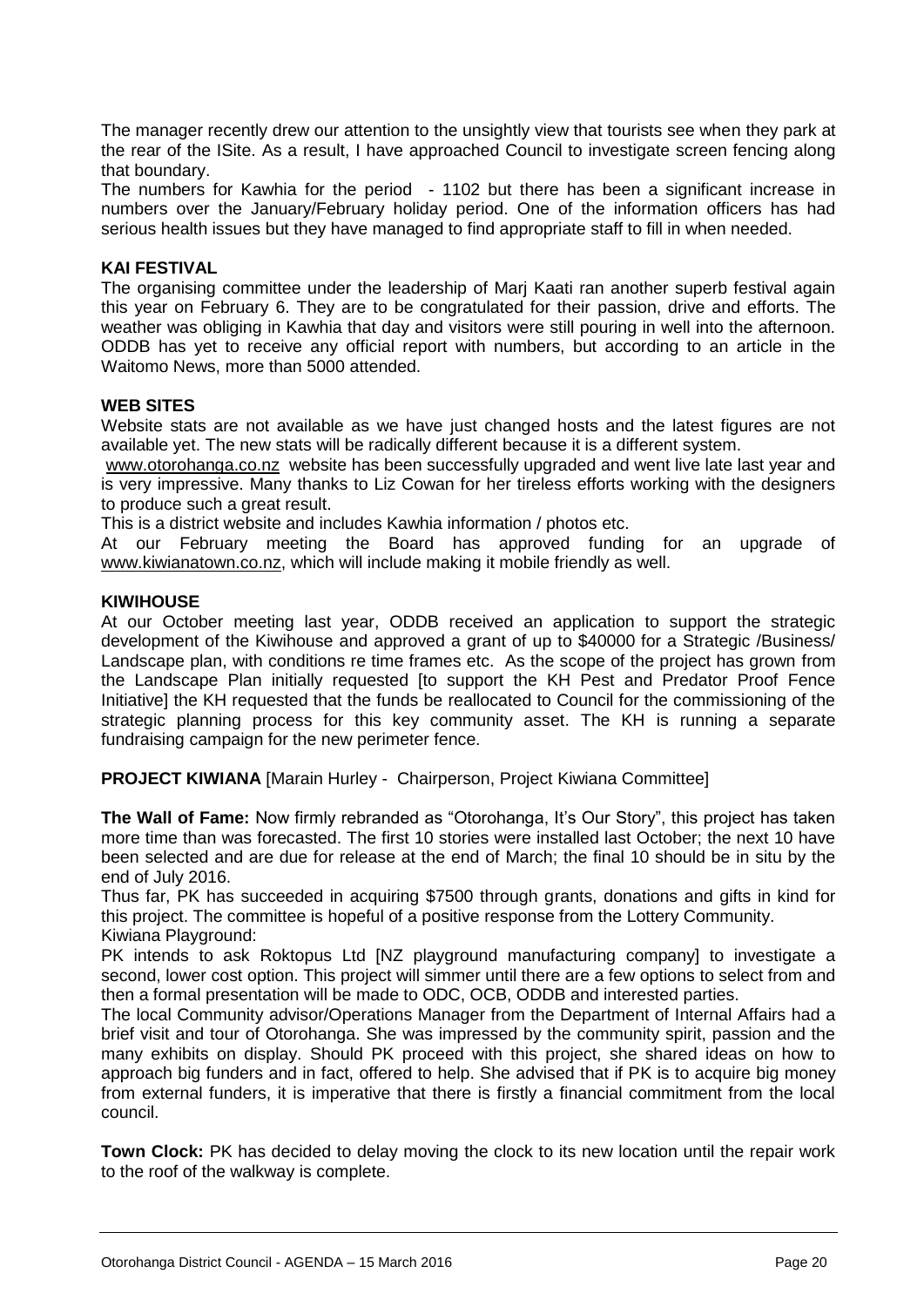#### **YOUTH INITIATIVES** [Kylie Mouat –Feb 2016]

Otorohanga's youth programmes are still in a state of flux as more research is conducted into the best way forward. A decision was made last year to collaborate with Waitomo District Council to develop youth programmes that would serve both districts. This decision was made with appreciation for the very similar challenges faced by both districts and therefore the need for very similar solutions.

Consultant, Dave White, from Governance and Management Solutions, was engaged in December 2015 to develop a roadmap for the future. So far, he has conducted in-depth interviews with over 50 employers across both districts and through these discussions, he has identified some key areas of focus. Many of these key areas are in-line with the direction we were heading, which is very pleasing.

The lack of a driver licensing programme with a sustainable funding model is an ongoing concern and area of focus for both districts, as is more education and support for employers to give them more confidence to employ youth.

Dave White's contract terminates soon, by which point a clear framework for future programmes will be developed. With this in hand, the Board will be able to approach external funders.

Meanwhile, the Trade Training Centre has 11 students enrolled for this year. Of those that completed the course in 2015, xx have secured employment. There are also xx students who participate in the Apprentice Support Programme.

Andrew Giltrap is also currently investigating the potential to set up an ITA.

The Youth Initiatives portfolio is hugely demanding of time, energy and passion from the team of Andrew Giltrap, Kylie Mouat and the Mayor and I thank them most sincerely for their contribution to our youth.

#### **OTHER PROJECTS**

#### **District Promotion :**

The Board invited NZME Regional Manager, Grayson Bell, to attend our February meeting to advise and present potential options as to how we might lift the perception of Otorohanga as a place to visit, live or do business. He outlined a number of possibilities as to how this might be achieved via a multi media approach, with targeted marketing, mainly through print and using radio to reinforce the message, as well as a small digital component . He presented 3 generic concepts with differing costs. The Board discussed a budget of up to \$25000 for the year and decided to ask Mr Bell to come back with a firm plan / proposal tailored to that amount. Kylie Mouat will liaise with him. Dave Clibbery attended he presentation and Max briefly outlined the draft District Development Strategy. Some Board members were challenged by this and the Board looks forward to further consultation with Council re this strategy.

Advertising Subsidy :

There has been a steady number of applications for this subsidy from new businesses or businesses under new ownership. ODDB intends to continue the subsidy for the College again this year, if required.

#### **FINANCIALS :**

As a result of having a funding application declined [for the first time] because our accounts were reviewed, not audited, the Board made the decision last year to appoint auditors for our annual accounts. This process has finally been completed and the accounts signed off, thanks to a huge effort from our finance portfolio holder, Bob Strawbridge. Bob has also investigated alternative accounting systems and recommended that the accounts package be moved to MYOB Essentials Online in order that all parties who need to, can access the accounts. This will be much more efficient and less time consuming than the present system.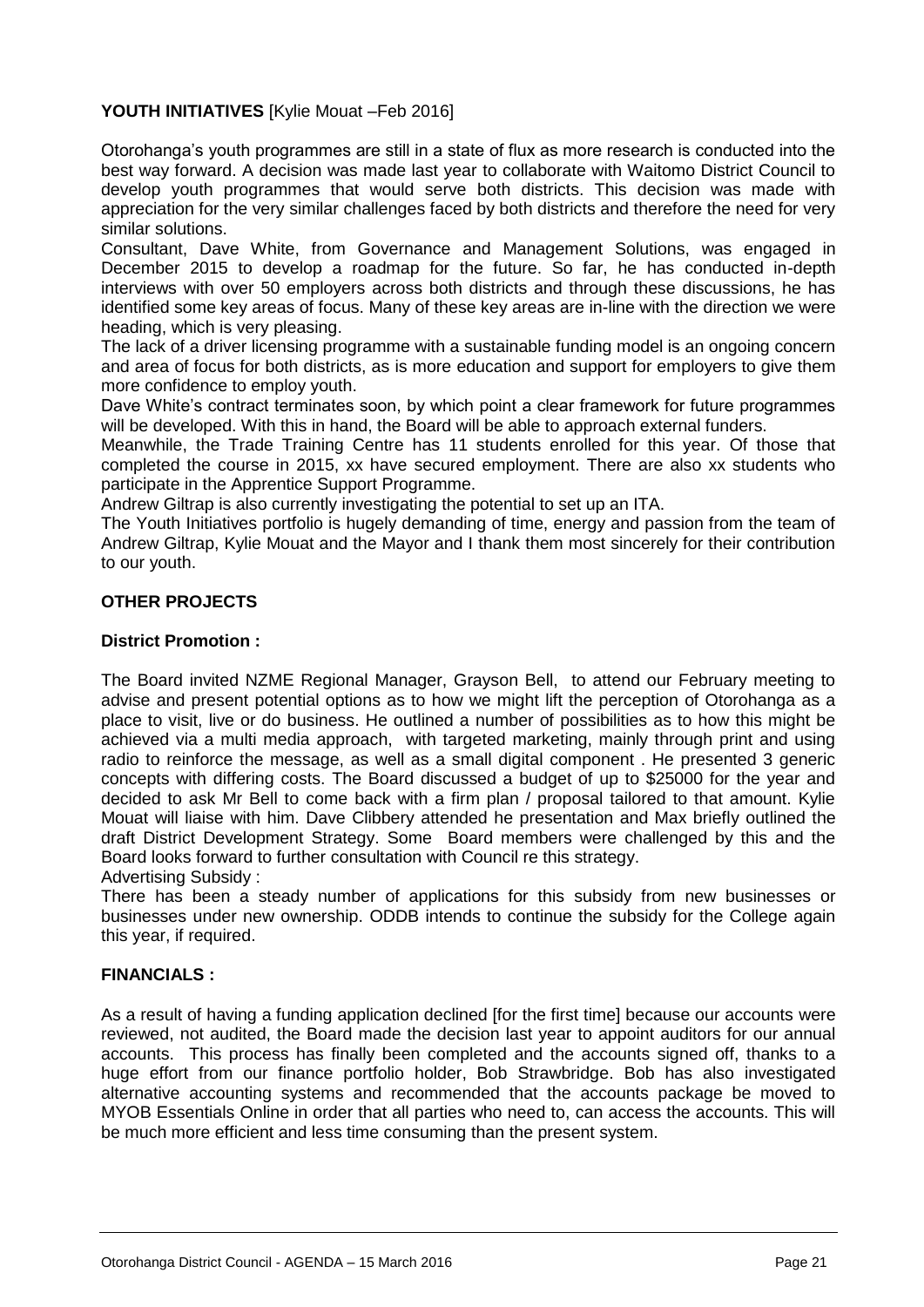#### **CONCLUSION :**

ODDB is very conscious of the need to keep our district vibrant and to grow our population and economic heart. With this in mind, the Board is always looking for opportunities and ways to advance its economic development as per our constitution and Service Agreement with Council. Such is the reasoning behind the investigation into the promotion of the district through a marketing campaign as outlined above. Results may be very difficult to quantify, but the Board strongly believes that there is a great need to do something to reverse the decline already occurring in rural New Zealand.

Deb Pilkington

 $\epsilon$ 

**CHAIR – OTOROHANGA DISTRICT DEVELOPMENT BOARD**